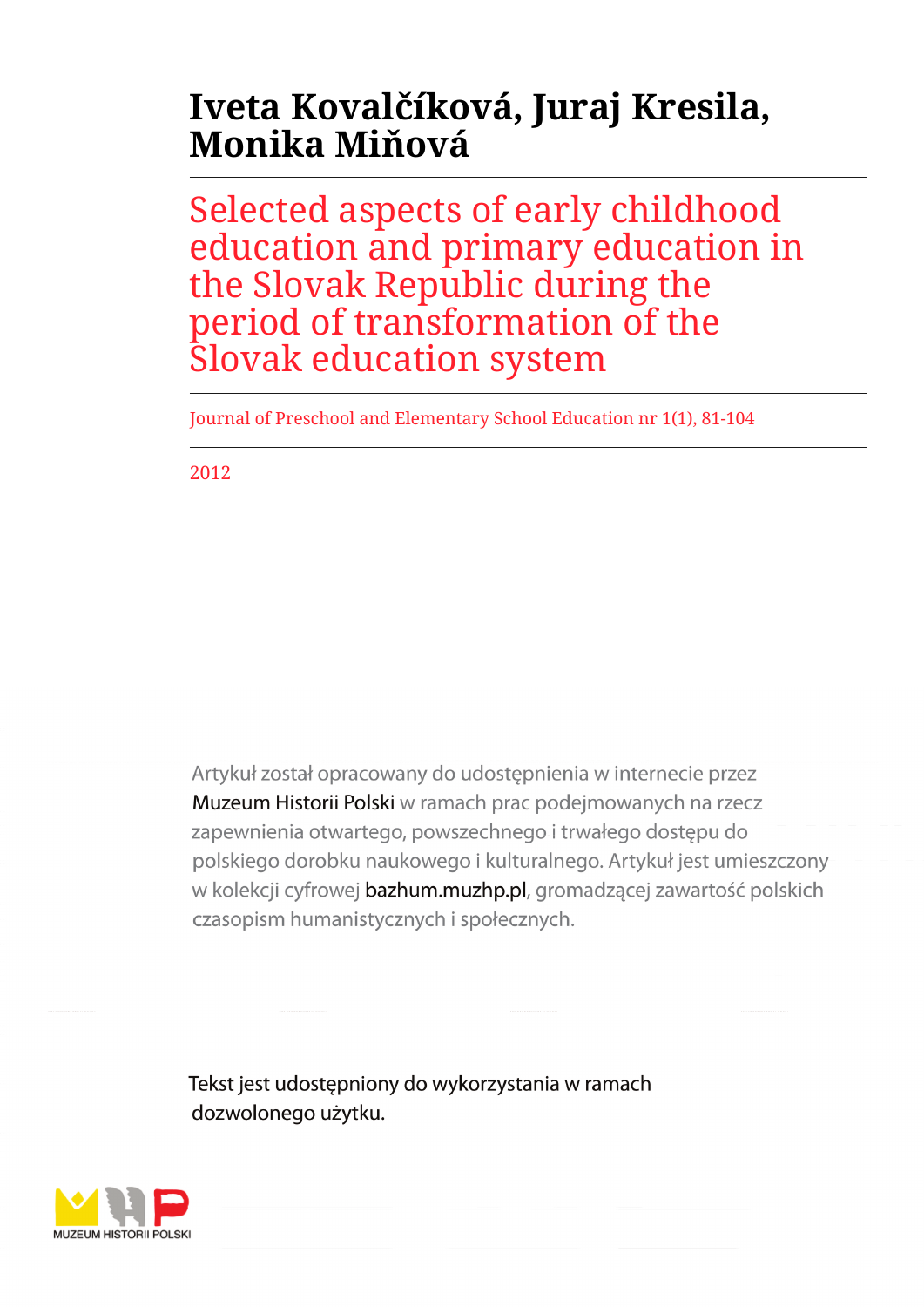#### **Iveta Kovalčíková, Juraj Kresila, Monika Miňová**

University of Presov in Presov, Slovak Republic

**Selected Aspects of Early Childhood Education and Primary Education** in the Slovak Republic during the Period of Transformation of the Slovak **Education System** 

#### **Introduction: the phenomenon of education reform**

Education reform involves a process of gradual changes ranging from the most general to those that take place at the level of the individual classroom; and these changes are not merely one-off events. Complex educational reform is the result of a combination of a number of different forces. As K. D. Bene and R. Chin state (in Bennis et al., 1969), even a well formulated education programme is usually interpreted properly by only a limited number of its final recipients (teachers); one of the effects of this is the often inappropriate and ineffective implementation of the goals of educational reform at both the school and classroom levels. Hence it is necessary to differentiate between the rhetoric of purpose and the actual results of purposes fulfilled. In creating a compact and cohesive system of education, it is necessary that the experts charged with this task can support their arguments for such a programme both with a theoretical outline of its most general aims and educational ideals relating to key social values, as well as with a more specific description of its practice in the classroom.

Education reform is largely dependent on the political climate of a given country. The state is traditionally responsible for the quality of education provided, and with Slovakia's entry into the EU, the overall state and standard of education in the country are regularly monitored within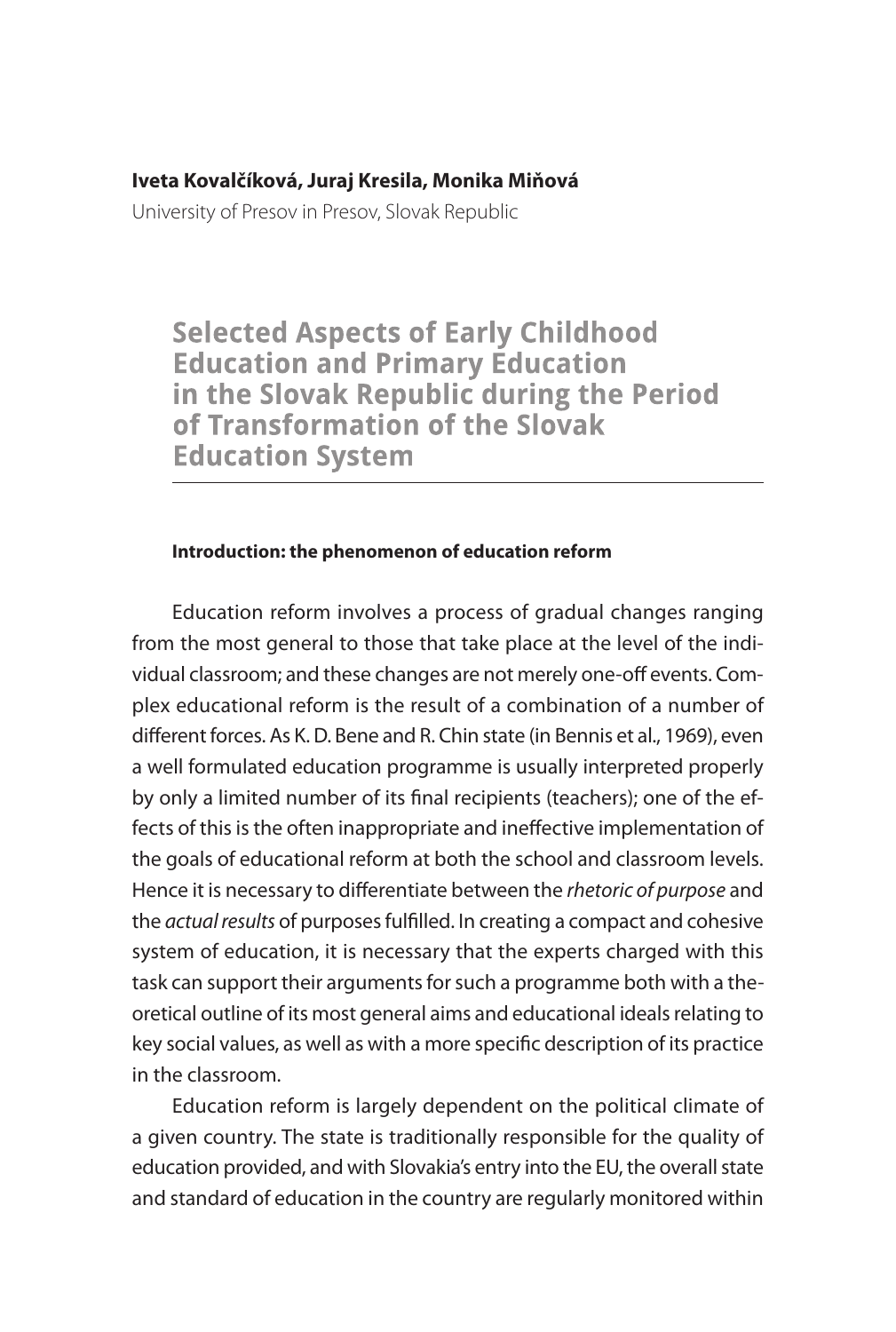the framework of various pan-European initiatives that focus on raising the quality of education. In its Report on the Quality of School Education in Europe of May 2000 the European Commission (2002) highlights five challenges for education in Europe, one of which is an appeal to decentralize education. This springs from the belief that the subject that is most affected by the decisions being made (i.e. the school) should be able to manage its own affairs. By joining the EU, Slovakia is to a certain extent obliged to respond to the recommendations and challenges presented by the European education reform agenda. In Slovakia, experts viewed the question of the need for educational reform largely in terms of the need to shake up a system that had been unchanged for decades. Politically, education was not an issue which was uppermost in people's minds, and it was only in the second half of the first decade of the new millennium that the situation started to change.

In this article we concentrate on an analysis of the processes of transformation in Slovak schools, mostly in terms of the transformation of the curriculum and education context in early childhood education and in primary schools.

## **1. Historical determinants of the current reform processes in Slovak schools**

As stated by Kosová and Porubský (2011b), today's Slovak education system is the result of a process of historical development that began with the industrial revolution in the 18th century, and which was influenced by German pedagogic thinking, and took place within the legislative framework of the Austro-Hungarian monarchy. Certain factors characterize today's system, which, because of their stability, serve as a barrier to real systematic reform.

1. The centralizing tendencies in educational policies and the efforts to facilitate state control in educational processes. One aspect of this is that the teacher is perceived as a 'clerk' who follows instructions from the state.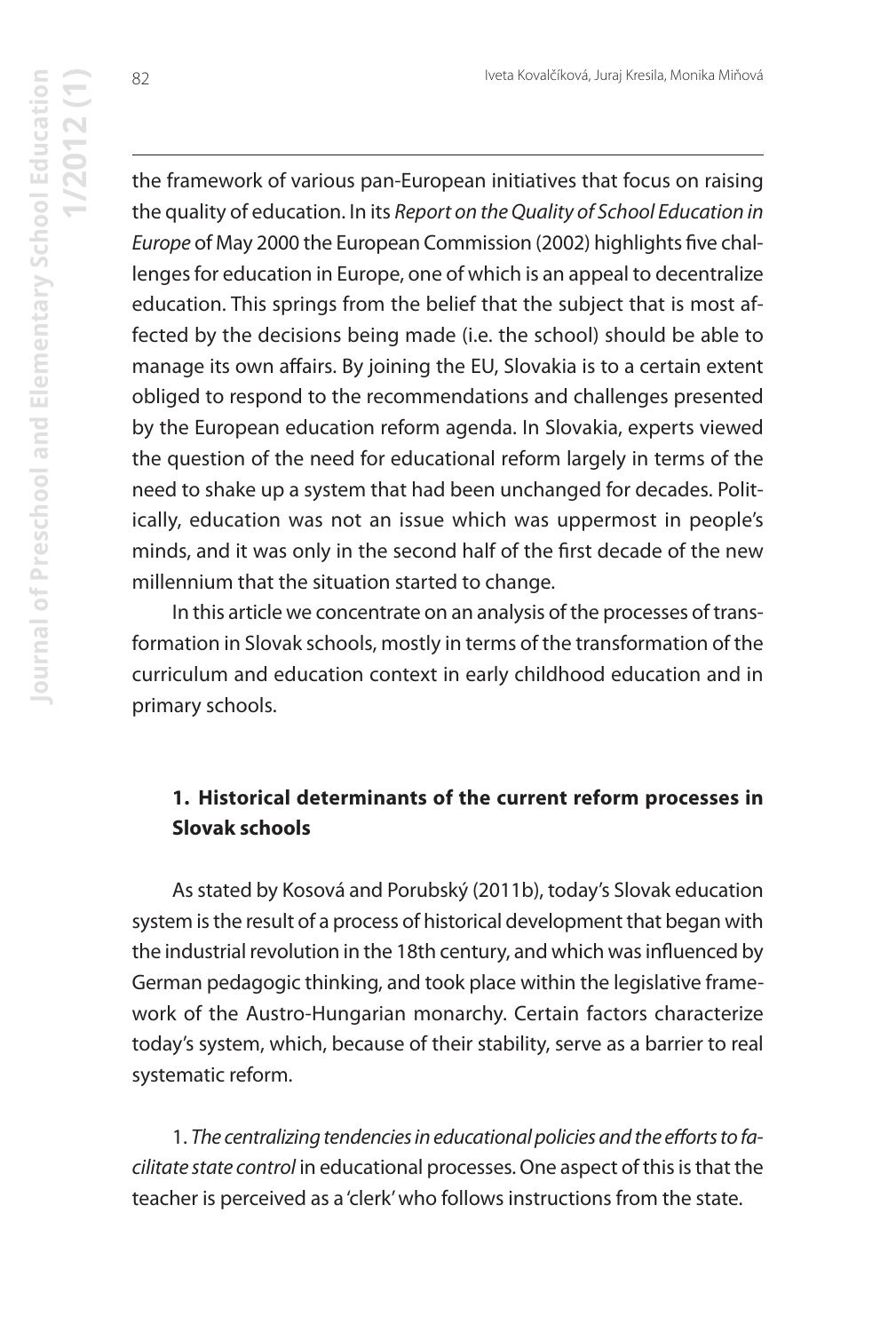2. The tradition of informational teaching which is based on encyclopaedic learning in an effort to aquire all the knowledge that a person needs to know through a didactic model of the world (textbooks). As the former educational policy was based on centralization and state control, this tradition became a means for the centre to influence and control the material taught at schools.

3. Limited social awareness of the value of education. Social egalitarianism and the non-existence of a labour market meant that in many cases simply having a diploma was the only criterion governing whether a person was employed or not, irrespective of the actual quality of his/her education. These three traditions are still very deeply rooted in the Slovak education system and conspire to hold back real systemic reform (see Kosová, Porubský, 2012).

In the last century, the Slovak schools system underwent several reform processes, the effects of which are now determining the course and form of today's transformation.

The first act in reforming Slovak schools in the postwar state was the statute of the Slovak National Council of September 1944, which led to state control of schools – democratization does not mean only access to education for the widest number of people but also democratization of the system of teaching and the culture (Srogoň et al., 1986, p. 376).

In 1948, Slovak society experienced radical change, part of which was the legal and organizational unification of the school system by decree. This law related to all levels and types of school, integrating them into one school system and giving them all a common educational aim. The unified school system aimed to remove the two-tieredness in education and granted free access to the highest levels of education. Schools were vertically divided into individual levels of education, with each level being based upon the intellectual and physiological development of pupils.

In the 1950s, the school system in Slovakia was strongly centralized, with the decision-making powers in a given department being transferred – as in other government departments – away from the executive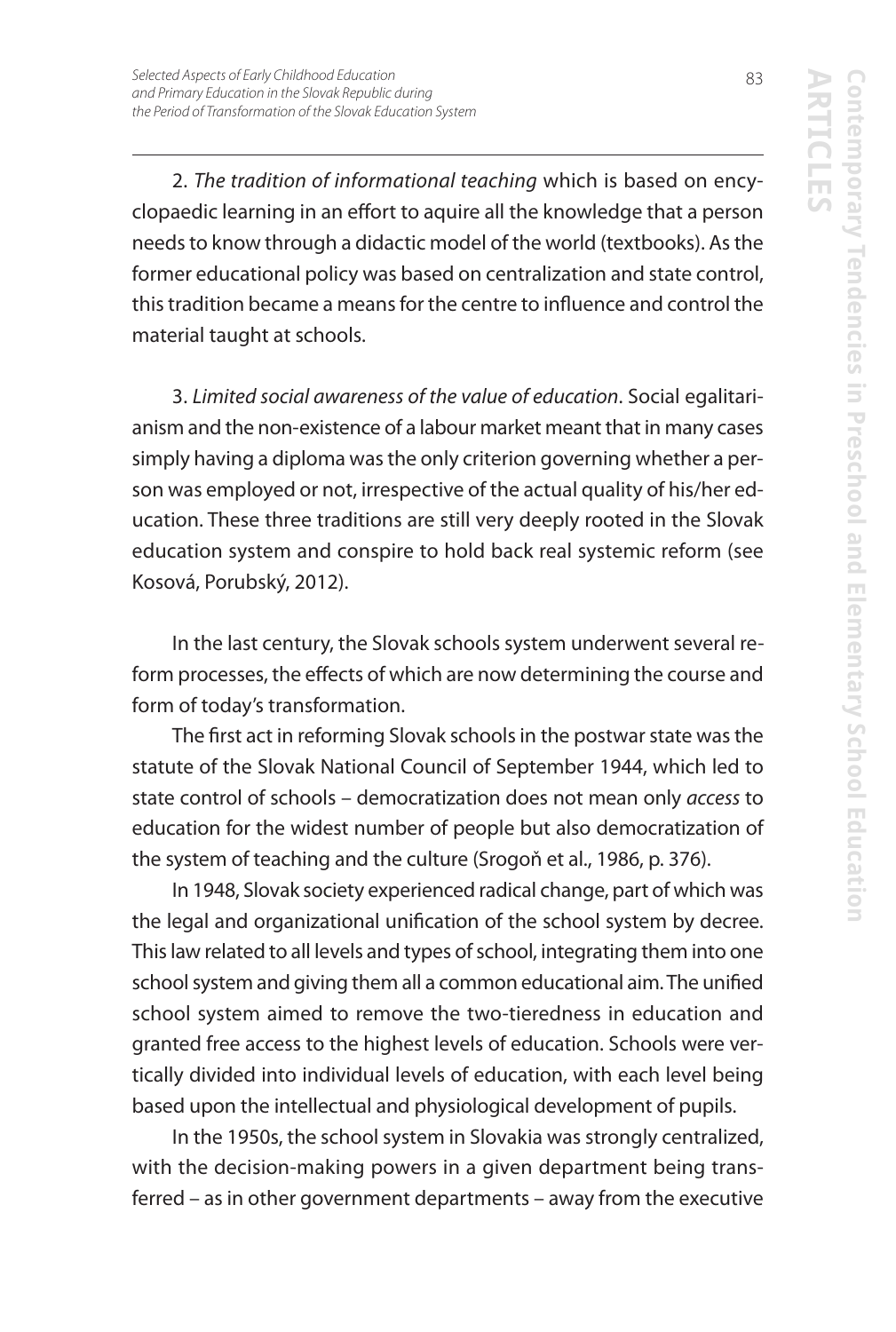and parliament to the central organ of the ruling political party. In 1951 a resolution of the central party organ was passed for secondary and national schools which monopolized the production of textbooks. A law passed in 1953 regarding the school system and the education of teachers led to an expansion of the network of early childhood facilities (Eurybase, 2008, p. 2).

In 1976, there was a debate within central party structures over the Proposal for further development of the Czechoslovak educational system. This development was to be achieved through the modernization of the content and methods of work and the tying-in of the educational process with the needs of manufacturing. The model of an open school was accentuated, where newly verified scientific information could be taught, and which encouraged the independent work of pupils based on new information (SNC, 1983).

The new political system in the 1990s created space for extensive school reform. Below we give an overview of the basic conceptual documents that underpinned the ideological reform movement in Slovakia, and which naturally influenced the development of early childhood and primary education. Analysis of these documents demonstrates that changing the education system is one of the most complicated parts of social transformation because it shows a relatively residual tendency.

After gaining independence in 1993, the Slovak government's first attempt at conceiving holistic reform of the education system was a Ministry of Education project called Konštantín (Constantine) – A National Programme of Teaching and Education (Constantine Project, 1994). This document attempted to define the strategic interests of the state in the area of teaching and education<sup>2</sup>. The strategic aims highlighted in the document reflected the task education had to perform in the transformation from a totalitarian society to a civil and democratic one. The new system was to be characterized by the openness and flexibility that is typical of

84

<sup>&</sup>lt;sup>2</sup> The two terms výchova a vzdelávanie (teaching and education) were perceived in the document as two aspects of the same process and were, in the later parts of the document, replaced by the common term edukácia (Projekt Konštantín, 1994, p. 3).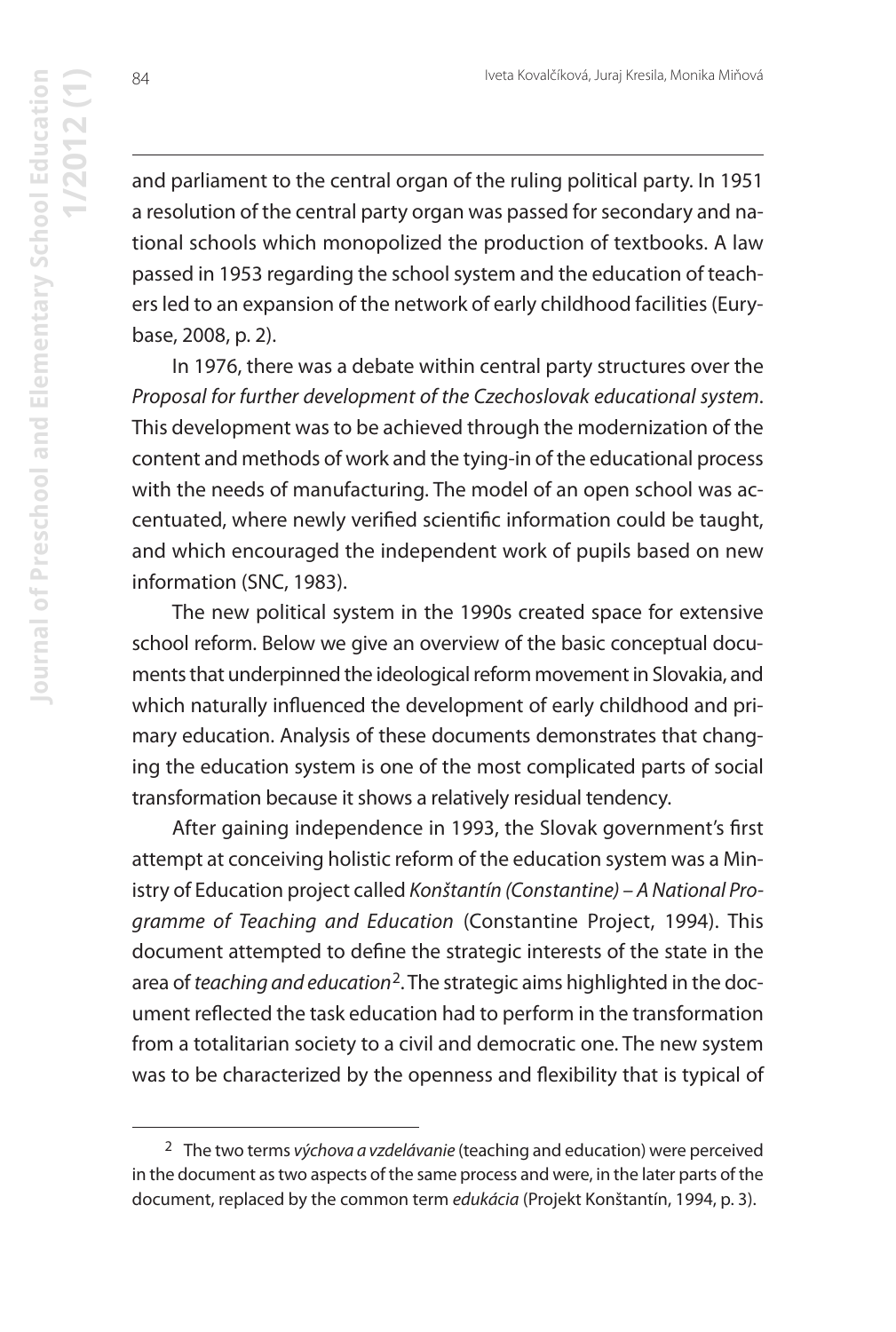education in pluralist democracies and which should respect the abilities and needs of each child. When looking at ways of achieving this proposed education system, the authors of the document referred in section 4 to guidelines contained in internationally binding documents (Konštantín – 2nd stage, 1994, p. 7).

For the first time in Slovakia, the need to create a framework curriculum and attendant standards arose. In section 5 of the document, which presented a pedagogic view of teacher-pupil interaction, the term the pupil's educational needs is introduced, the fulfilment of which is the responsibility of the education system. As a response to the call to ensure the pupil's integrity of personality, the authors offer creative–humanistic teaching and education. After the change of government in 1994, however, the project was not implemented.

A further executive step in the field of education reform came with a government memorandum in 1998, which made a commitment to a long-term conception of educational development and a new school law that would support this idea. The conception was submitted at the end of 1999 and given the working title Millennium (1999).

The Millennium project proposed the following systemic changes:

a/ to change the philosophy of education from a traditional one to one which was more creative and humanistic, integrating into it a pragmatic school philosophy where the school is a source of general education and a humanistic approach is adopted to learning;

b/ to change the content of education (curricular transformation) reducing the amount of unnecessary information and replacing it with knowledge that is necessary for life and key competences for which new syllabi, textbooks and modern study materials are needed, (Millennium, 1999, p. 16).

As well as a change in philosophy and educational content, the authors also propose a change in the methods and technology of education: moving away from directive, undemocratic, autocratic teaching methods to less directive ones, involving democracy, subsidiariness, heuristics, alternative methods, and multimedia technology.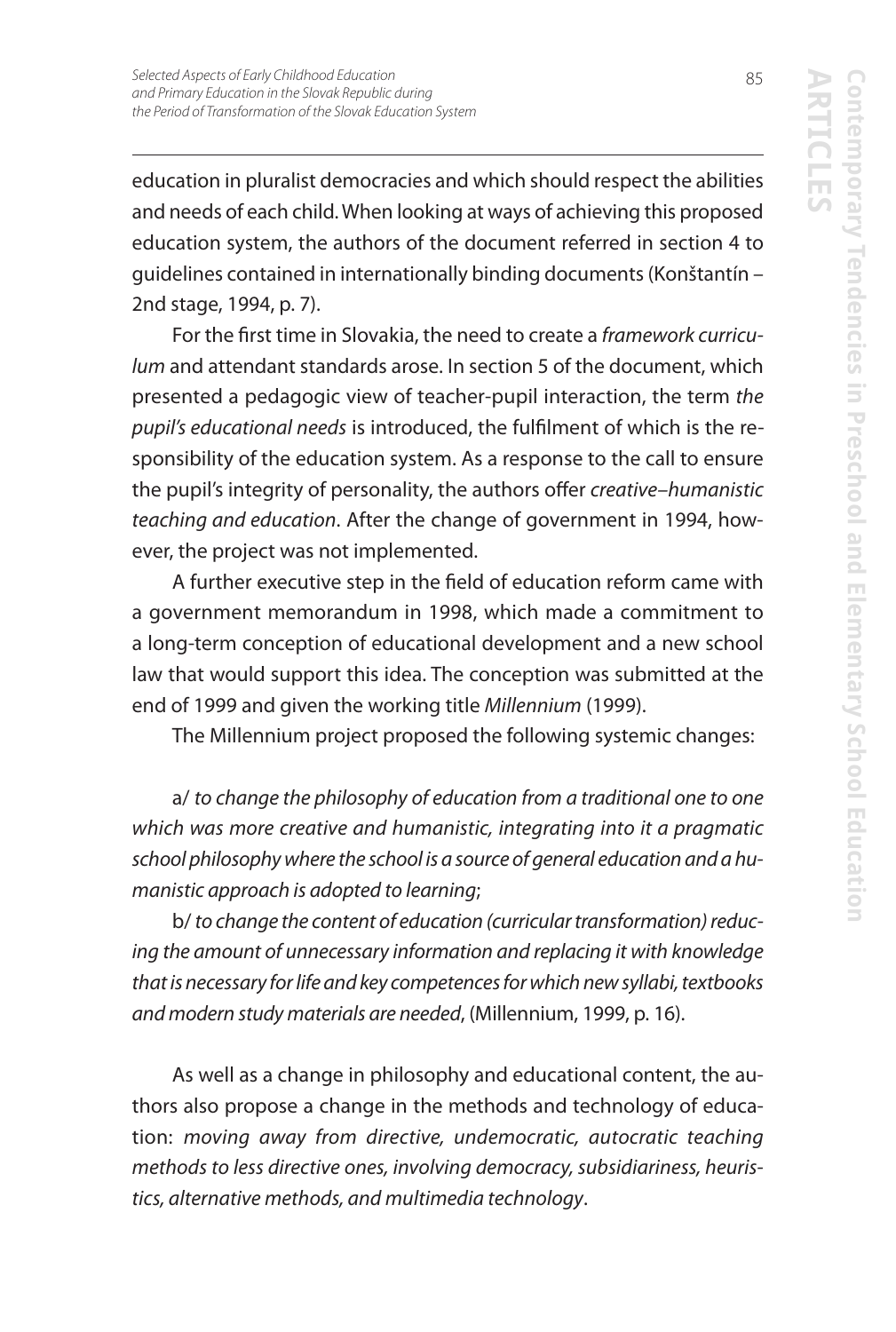The need to create a two-tier model of educational content is again emphasized. The state curriculum should contain general goals of education, basic subject matter, binding target requirements for pupils – standards, means of verifying fulfilment of standards and model education programmes (Millennium, 1999, p. 20).

In December 2001 the government passed the National Education Programme for Slovakia, which was an extension of the Millennium project and which was intended to serve as a springboard for new schools legislation. Kosová and Porubský (2011, p. 40) state, however, that "the fulfilment of the programme did not gain wide political support and the transformation got bogged down at the level of minor amendments to the law on schools. This had a negative effect on the micro level of the education system. Disappointed teachers decided to resign in their struggle with state administration and innovative processes started to show signs of stagnation. Neither Slovakia joining the OECD (2000) nor the European Union (2004) reversed this trend despite bringing new impulses for change in society at large. This manifested itself in education policy in the efforts to Europeanize and modernize the education system, as well by a new curricular policy which aimed to build a two-tier and participative curricular model focussing on the development of key competences".

In February 2006 a new School Bill drafted by the right-wing coalition was submitted to parliament. Because of a change in government in the same year, however, the bill was not passed. In April 2007, a curricular council was appointed by the education minister, the main task of which was to coordinate school reform in Slovakia. In 2008, the Slovak state authorities finally started work on creating the legislative conditions for systemic reform (the passing of a new School Act), which was mainly the result of a discussion about Slovakia's indifferent results in the OECD's international testing of reading skills, natural science and mathematical numeracy (PIRLS, PISA, TIMSS). In May 2008, a government Education Bill was passed in parliament; and in June the State Educational Programme, which defined the general aims of schools, and the framework for the content of education and standards for various levels of education, was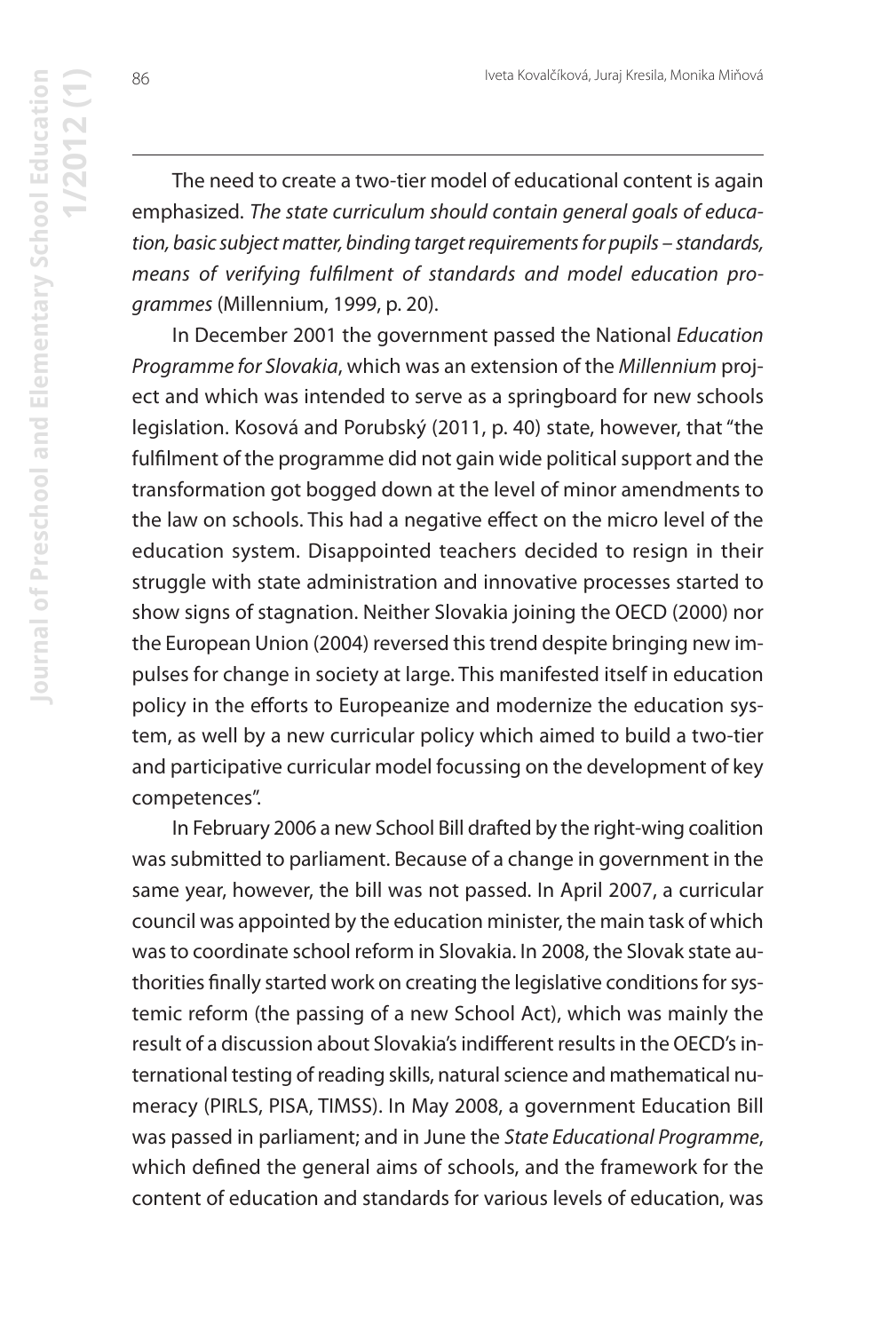also passed. These steps meant that the practical implementation of education reform in Slovakia finally began after more than a decade.

The new Schools Act came into effect on 1 September 2008 and led to a number of key changes. Here we choose those related to early childhood and primary education.

– Educational levels (early childhood and primary) were brought into line with the ISCED<sup>3</sup> international classification.

– A two-tier educational programme model was implemented for all levels of education in which the state would determine the compulsory part of the content […] through state education programmes and each school's specialization would be defined through the school's own education programmes.

– In early childhood education, which on the day of the act coming into force became a part of the school system, the educational process is regulated in the same way. See Zimenová, Havrilová (2011) for more details.

# **2. A two-tier curriculum – the way to decentralize the education system in Slovakia**

State education programme. The state education programme (StEP) for schools is, according to the new Schools Act, an overarching educational project that incorporates a framework model of a school-leaver, guidelines for teaching plans for each level of education and guidelines for syllabi. It presents the first guidelines for a two-tier, participative model of school management and expresses the main principles and goals of the state's educational policy as well as of the democratic and humanistic

<sup>3</sup> <http://www.uis.unesco.org/Education/Pages/international-standard-class ification-of-education.aspx>, 15th April 2012.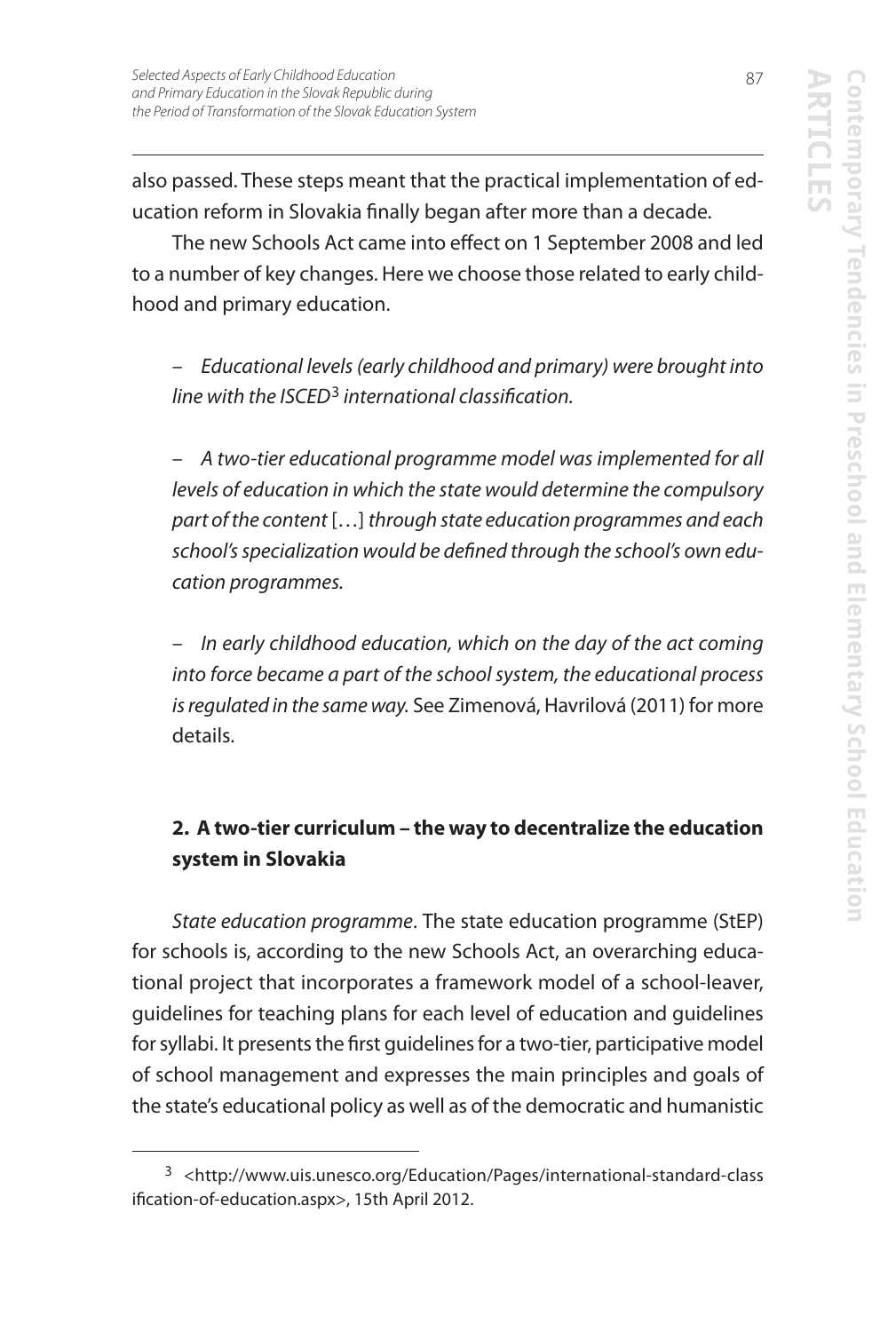88

values upon which national education is founded. It defines the general aims of schools in terms of key competences, in that it seeks a balanced development of pupils' personalities and the framework content of education. […]. It is a starting point and a binding document for the creation of a school's individual education programme<sup>4</sup>. The state education programme is divided into levels according to the ISCED classification.

School education programme. The school education programme (SchEP) offers an elective component of education to the teaching plan of the school. This component can be fulfilled within the school education programme of the school and represents the second tier in the partipative model of management. It gives schools the opportunity to specialize and cater to the needs and interests of their pupils, and is formulated by the school in compliance with the valid and binding state education programme. The school's programme reflects its function and specialization, as well as the strategy its management has chosen together with the regional and local community. It reflects the needs and opportunities of pupils and staff and is an indicator of the quality of education which the school offers. All the teaching staff are involved in its design, using the elective lessons to create their own teaching plan<sup>5</sup>.

The general reaction to the introduction of the state education programme and two-tier curriculum. In the Slovak context, the new schools act marks a step towards the decentralization of the traditionally prescriptive and centrally managed education system. For a long time, the academic community had been subjected to reforms of the content of schooling; what the new law brought in, however, was systemic change, primarily in terms of a teacher's new competences with s/he becoming a co-author of curricular inputs. This therefore resulted in a sense of in-

<sup>4</sup> <http://www.statpedu.sk/sk/Statny-vzdelavaci-program/Statny-vzdelavaciprogram-pre-1-stupen-zakladnych-skol-ISCED-1/Uvod.alej>, 15 April 2012.

<sup>5</sup> <http://www.statpedu.sk/sk/Statny-vzdelavaci-program/Statny-vzdelavaciprogram-pre-1-stupen-zakladnych-skol-ISCED-1/Uvod.alej>, 15 April 2012.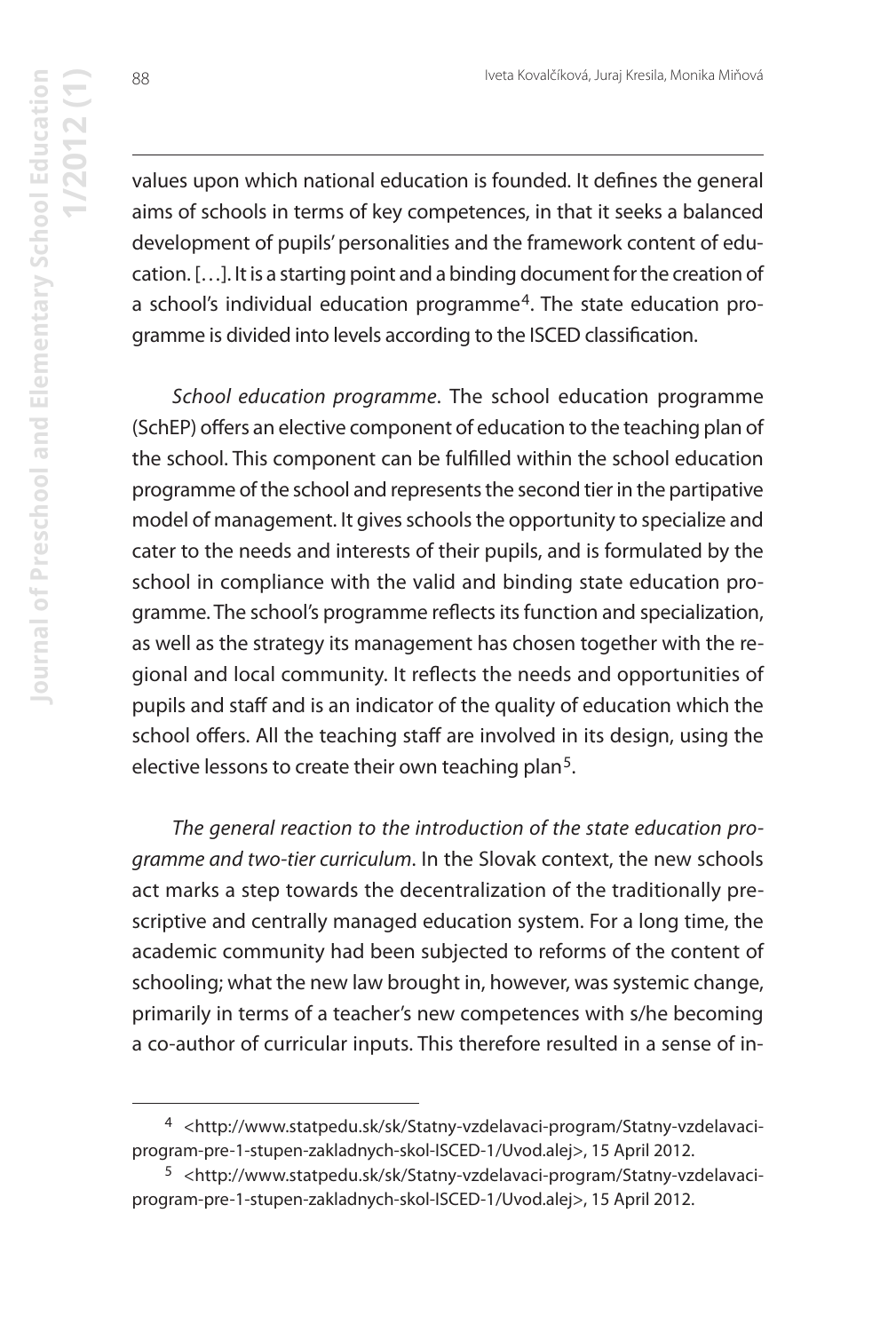security for some teachers as they felt unprepared to take on such a new professional role. The absence of a real call for the restructuring of Slovak schools from within the schools themselves is, in our view, one of the main reasons for the sceptical and negative attitude of the teaching community towards the new law: teachers have simply not been prepared to take on the role of co-designers of their school's education programmes. Teacher training in this country does not include this area of expertise.

The level of deregulation in centralized school management and the level of autonomy of individual primary schools. Traditionally in Slovakia, the material taught (the so-called knowledge corpus) was defined centrally, far from the classroom or school. The clearly defined boundaries between different subjects, together with the centrally prescribed tempo of study and the pedagogic role of the teacher, was typical of Slovak education culture for decades. One variable which was exclusively in the hands of the teacher was classification (assessing the performance of the pupil with a grade). The introduction of the new education law has now given Slovak schools new powers: more freedom to choose their pupils and to organize and timetable their educational content. The majority of a school's educational content, however, still remains centrally controlled.

We consider the enactment of the new schools act in Slovakia to be the start of a series of efforts to qualitatively change the centralized and directively managed schools system. A pluralistic, two-tier model of education is an appropriate means of providing social cohesion and consensus in an advanced democratic society. However, unlike countries which have a two-tier model of education (such as the UK), the initiative to delegate certain decision-making powers to the schools in Slovakia came not from the teachers themselves, but from the government. In addressing such issues, the state is bound by EU recommendations. In the minds of the central authorities, questions of reforming the education system have often dealt only with the need to reduce the outsized volume of teaching matter. By dividing the content of education into two tiers, the state surrendered some of its power to prescribe curricular inputs. This lost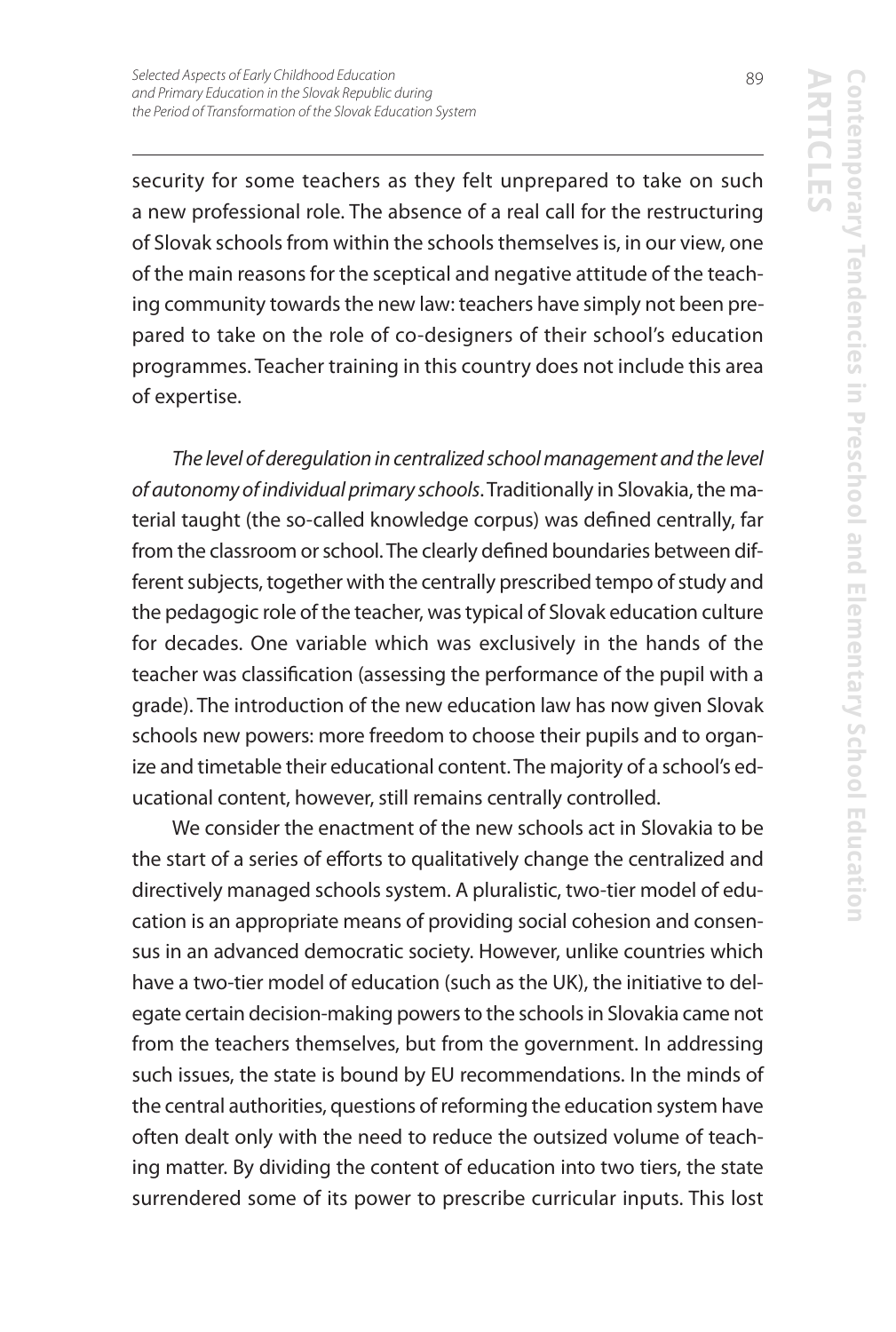90

power should, however, be compensated by the state's increased power to monitor education outputs, for which it has now taken responsibility. For the two-tier model to become functional, it was necessary to create a more objective means of assessing academic performance – one based on certain criteria. The Slovak education system has no tradition of standardizing academic outputs; as well as modernizing marking methods; it would therefore also be necessary to create a mechanism by which external institutions could participate alongside schools in assessing such outputs.

## **3. Selected aspects of the transformation of early childhood education in Slovakia since 1993**

A Description of early childhood education in Slovakia. According to Act no. 245/2008 Coll. on Schooling and Education (the Schools Act), "materská škola" (MŠ)<sup>6</sup> – a nursery school is the first stage in the school system in Slovakia. This school encourages the child's personal development in various ways: socio-emotional, intellectual, physical, moral, aesthetic, the development of their abilities and skills, and creates the conditions for their future education. It prepares them for life in society in harmony with their individual and age-determined features. Although the nursery school – the founder of which may be the state, the church or a private person – has become a part of the school system in Slovakia, attendance to such schools is not compulsory by law. Nursery schools can contain one-class or multiple classes, and can be attached to a primary school. Care and education is provided according to the two-tier education programme made up of the state and the school education programme. The state education programme defines general educational goals at the nursery school level as well as the key competences of a child of an early age. The framework content of education defined by law is given in Table 1.

<sup>6</sup> Pre-school education facility for early childhood education in Slovak Republic.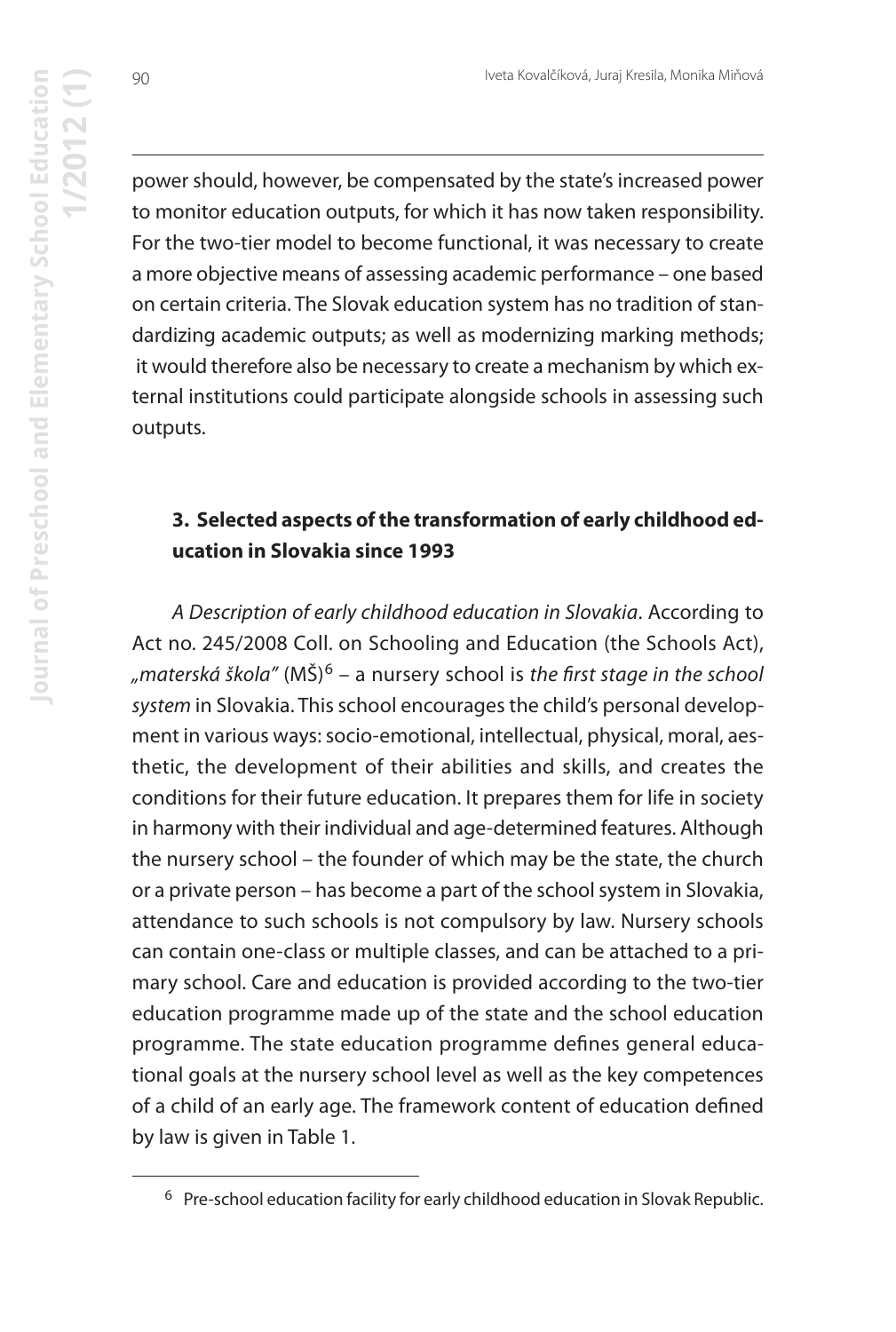| <b>Thematic fields</b> | <b>Educational areas</b> | <b>Subareas</b>     | <b>Crossover themes</b>                                                             | <b>Competences</b>          |
|------------------------|--------------------------|---------------------|-------------------------------------------------------------------------------------|-----------------------------|
| I am                   | perceptual-motoric       | motoric             | personal and social<br>development                                                  | psychomotoric               |
| People                 | cognitive                | healthcare          | protection of life and<br>health                                                    | personal<br>(intrapersonal) |
| Nature                 | social-emotional         | natural science     | transport education -<br>learning road traffic<br>safety                            | social<br>(interpersonal)   |
| Culture                |                          | mathematic-logical  | medial                                                                              | communicative               |
|                        |                          | linguistic          | multiculutural<br>education                                                         | cognitive                   |
|                        |                          | communicative       | fostering creativity                                                                | learning                    |
|                        |                          | ethical             | development of<br>pre-reading skills and<br>literacy in general                     | informational               |
|                        |                          | geographic          | information-commu-<br>nication technology<br>and development of<br>digital literacy |                             |
|                        |                          | informational       |                                                                                     |                             |
|                        |                          | artistic-expressive |                                                                                     |                             |
|                        |                          | practical           |                                                                                     |                             |

## **Table 1. The structure of the State Education Programme ISCED 0 – early childhood education**

The state education programme (StEP) is the first stage in the twotier model of education programmes: 1. it is the highest valid curricular (target-programme); 2. it defines common requirements (goals) for all children attending a facility so that after their completion anywhere in Slovakia (even after a change of address), they can begin their primary education at primary school; 3. it sets basic minimum levels of competences which the state guarantees through early childhood education and through the professionalism of its teachers, fulfilling qualification requirements in accordance with the law. The StEP is set for the standard population of children. Nursery schools can offer educational options within the school education programme which go beyond those set by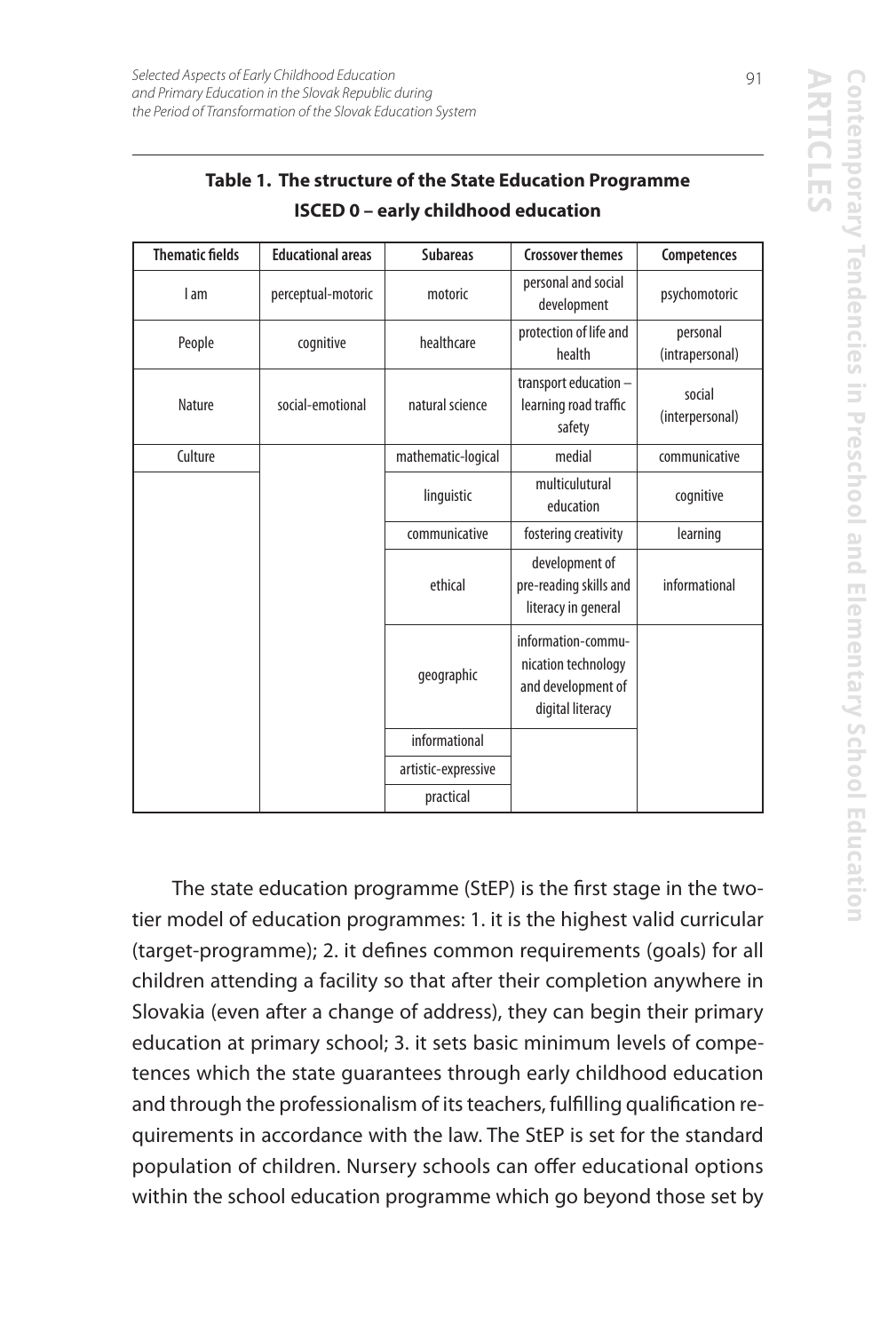the state education standards. We expect these to depend directly on the orientation of the school, the specifics of the region and the local conditions.

The aims of education. The main aim of early childhood education in Slovakia is to achieve an optimal perceptual-motoric, cognitive and emotional-social level in early childhood as a basis of preparation for school education.

The aims of early childhood education are:

- **•** to fulfill the child's need for social contact with their peers,
- **•** to facilitate the child's easy adaptation to a new environment (to nursery and primary school),
- **•** to develop a positive attitude in the child to knowledge and learning through games,
- **•** to purposely and systematically develop, in a creative atmosphere, the personality of the child in terms of psychomotor learning and the acquisition of knowledge, and in social, emotional, and moral areas,
- **•** to apply and protect the rights of a child in cooperation with their family, the school administrator and other institutions (upholding the ethical principle of cooperation) while respecting the needs of the child,
- **•** to gain the trust of parents in individual educational counselling and to direct their attention to their child's positive behaviour; if necessary to refer the parents to other specialists (paediatrician, speech therapist, psychologist etc.).

Education standard for ISCED 0. Act no. 245/2008 Coll. on Schooling and Education (the Schools Act) § 9 states that educational standards are divided into content and performance standards. In content standards we can find the defined content of education. Content standards are binding and define the teacher's structure of activities. Content standards are defined areas of development of elementary competences. Performance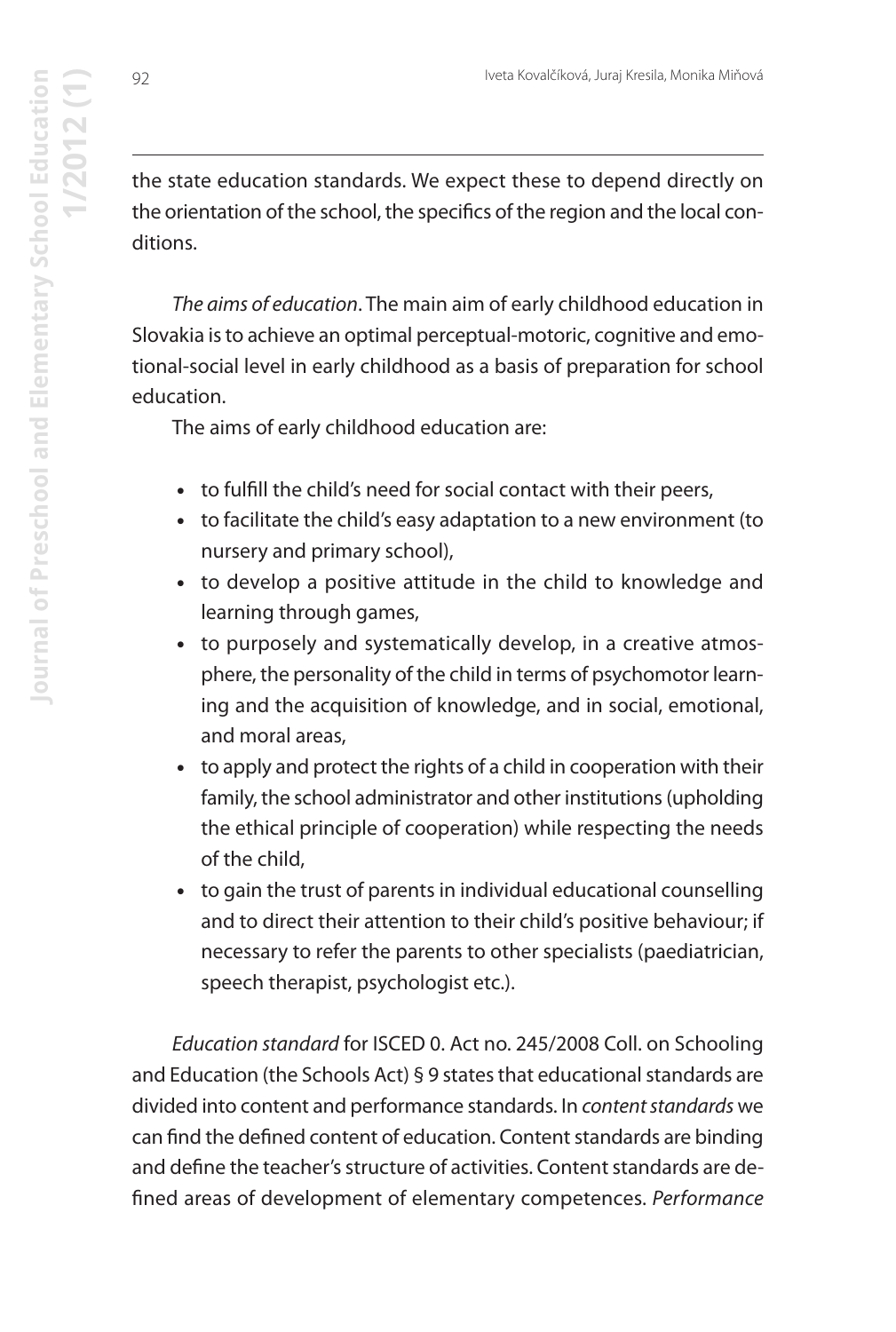standards are conceived as target requirements which a child should achieve at the end of their early childhood period as an output of early childhood education.

Structure and organization of education. A child gains an early childhood education upon completing the final year of the education programme at nursery school. A child usually finishes early childhood education at the end of the school year in which they have their sixth birthday by August 31 and are of a school-going age. A child may finish their early childhood education before reaching the age of six if, according to the relevant educational advisory service and a children's general practitioner, the child is fit and able to to begin compulsory schooling (early school attendance is at the request of the parents). Nursery schools issue a certificate to the child to prove that they have completed their early childhood education. Those children admitted to nursery school are predominantly from three to six years old; if the school has the capacity, however, it may also admit children who are only two years old. Children who are already five, and children who have had their compulsory school attendance deferred, are given priority. As a rule, children of the same age are grouped together in one class. The Schools Act sets the maximum number of children for each class at nursery school as follows:

- a) 20 in a class for three to four-year old children,
- b) 21 in a class for four to five-year old children,
- c) 22 in a class for five to six-year old children,
- d) 21 in a class for three to six-year old children.

Early childhood education is provided in the following forms:

- a. day-long education for a number of years;
- b. separate classes for children who have to begin compulsory school attendance the following year;
- c. separate classes for children who have to begin compulsory school attendance the following year with their legal guardians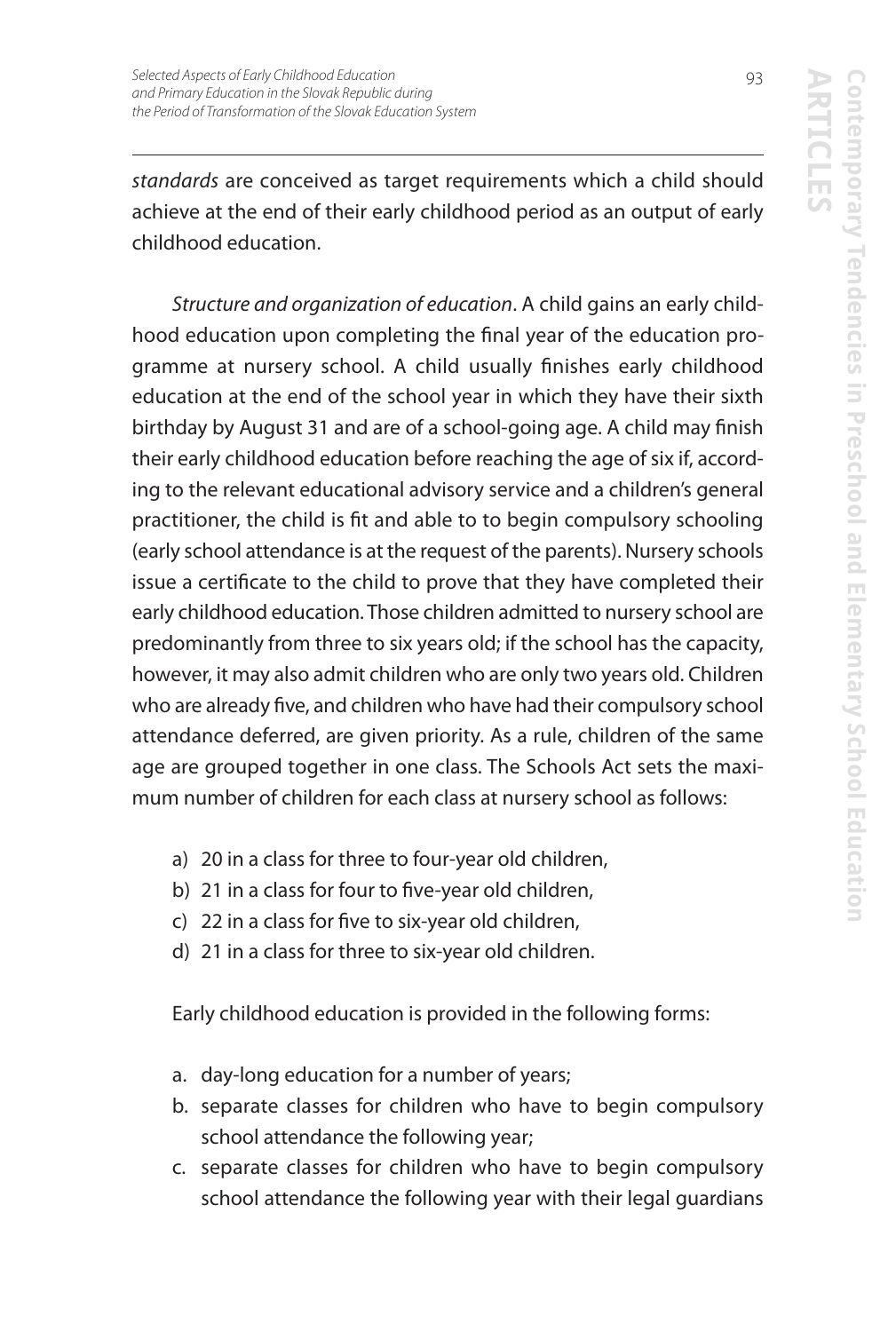present during the school day (with the agreement of the head of the nursery school) in combination with home preparation of the children;

- d. half-day schooling in the form of four or five lessons daily in the morning or in the afternoon;
- e. individual early childhood education.

Curriculum. The historical development of the education programmes for the nursery school level has been influenced by the historical and political context in which the programmes have evolved, as well as by the relevant school legislation. Since the foundation of Czechoslovakia (1918), 12 programmes governing early childhood education have been issued. The programme of schooling and education in nursery schools (valid during the 1999 – 2008 period), which was the forerunner to the current curricular framework – has been broken down into educational components. The content of schooling and education has been differentiated in its difficulty according to the age of the children. There has also been a move away from the dominant directive position of the teacher, to pedagogic approaches that focus on the child. The organization of the day gradually switches from frontal (teacher-fronted) activities to group activities carried out through didactic activities. At the start of the millennium, both nursery school education theorists and in-service teachers started to call for the following: the elaboration of a new education programme at NS; removal of the binding internal differentiation of content of schooling and education according to the age of the child; the creation of greater space for respecting the developmental potential and abilities of children; removing the system of educational components; creating greater space for respecting the specific features of certain nursery schools. For the first time in the history of education programmes for nursery schools, the current state education programme does not have areas (nor subordinate curricular concepts like aims and standards) structured according to age categories.

Problems of early childhood education in Slovakia in the context of educational reform. In terms of creating and implementing a two-tier curricu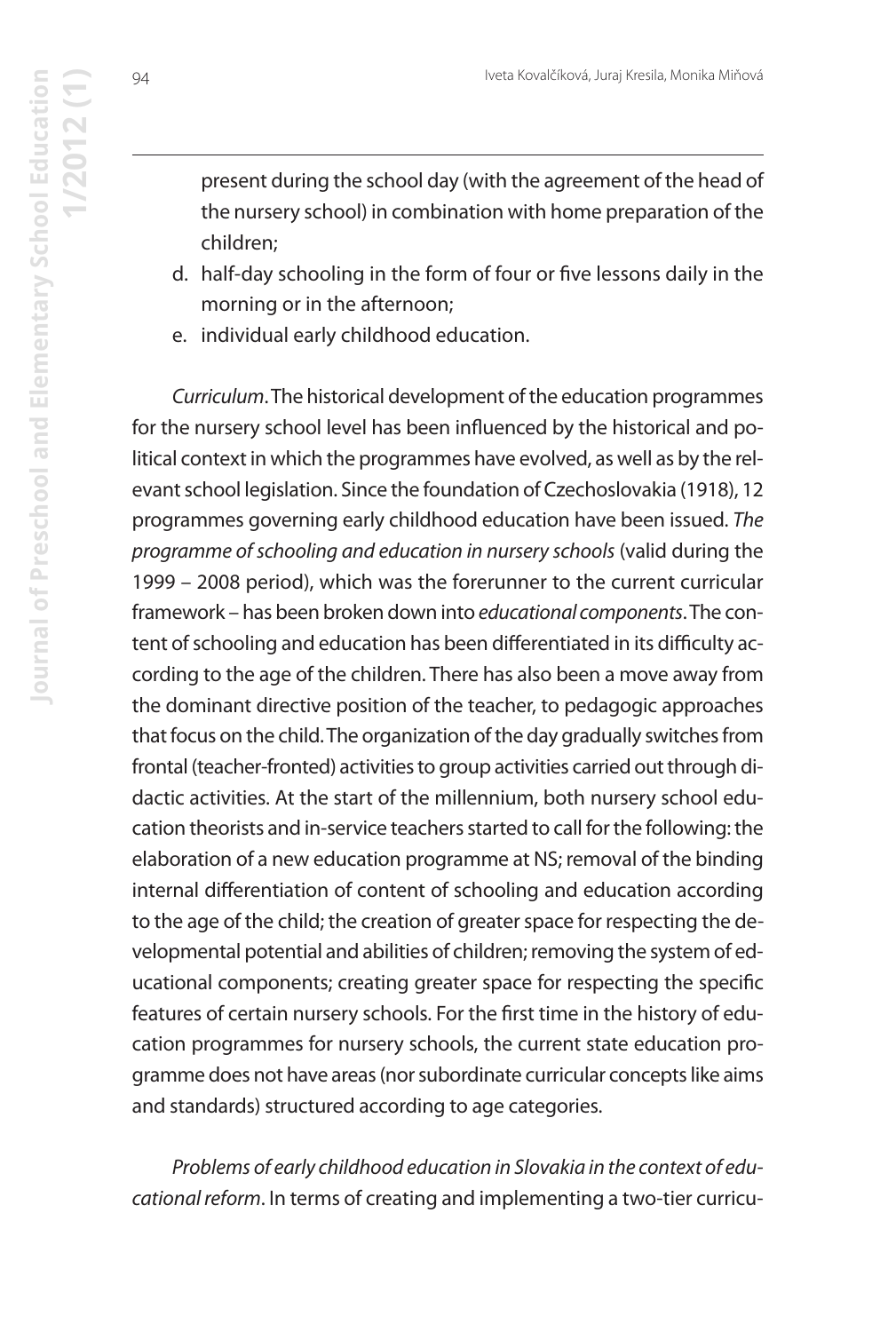lum for ISCED 0, specifically regarding the process of formulating school education programmes, the management of nursery schools has shown greater flexibility than their counterparts at higher levels of the schools system. Equally teachers at nursery schools have welcomed the opportunity to be involved in creating the curriculum. Ongoing problems with the evaluation of the outputs of the education process, which are present at even the nursery school level, are a legacy of the Slovak curricular tradition, which has emphasized defined inputs and compulsory contents. Teachers at nursery schools, however, represent a group of professionals for whom creativity and flexibility are an internally felt need and are a natural part of their daily work. Openness to new trends in education creates space in early childhood education in the Slovak Republic for the unimpeded implementation of school reform.

# **4. Selected aspects of the transformation of primary education in Slovakia**

Description of primary education in Slovakia. Compulsory school attendance in Slovakia begins with the child starting primary (elementary) school. The first level (ISCED 1) is joined with the second level (ISCED 2) to form one organizational unit; together the two levels make up a primary school in SR. The first four years of primary school represent schooling within the ISCED 1 framework; this first level is not subdivided. In Slovakia pupils are grouped together in classes according to their age – classes are homogeneous in terms of age and are coeducational. One teacher is responsible for each class at primary school and teaches all subjects. At the primary level of education in Slovakia, state schools are prevalent though there are also church schools and private schools. Education at the primary level in Slovakia is controlled by the state education programme in which normative requirements for pupils are set using educational standards. The content of primary education is divided into 7 educational areas that are derived from the definition of the content of education and of key competences. **The state programme uses the**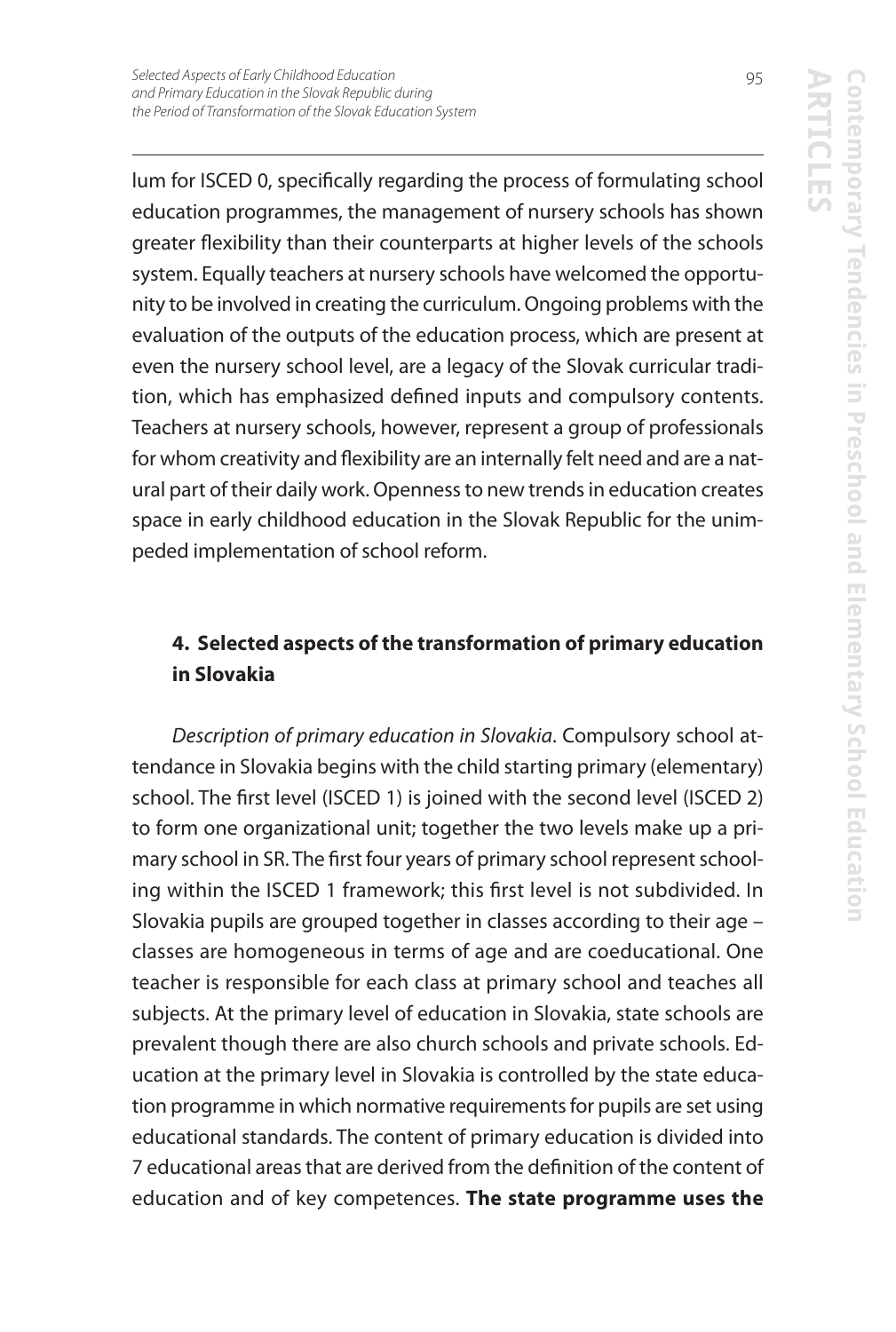96

**term** *crossover themes*7. **These overlap with educational areas, connecting various fields of basic learning and contributing to the complexity of the pupils' education**. They can be taught within the framework of individual subjects, as separate courses or even as elective subjects.

### **Table 2.** *Basic (core) subjects in educational areas at primary school – ISCED 1 with Slovak language teaching*<sup>8</sup>

| <b>EDUCATIONAL AREA</b>                | <b>SUBJECTS</b>                                          |  |
|----------------------------------------|----------------------------------------------------------|--|
| LANGUAGE AND COMMUNICATION             | SLOVAK LANGUAGE AND LITERATURE<br>FIRST FOREIGN LANGUAGE |  |
| MATHEMATICS AND INFORMATION TECHNOLOGY | MATHEMATICS INFORMATION TECHNOLOGY                       |  |
| NATURE AND SOCIETY                     | NATURAL SCIENCE<br>GEOGRAPHY                             |  |
| PEOPLE AND VALUES                      | ETHICAL EDUCATION / RELIGIOUS EDUCATION                  |  |
| PEOPLE AND THE WORLD OF WORK           | PRACTICAL AND WORK SKILLS                                |  |
| ARTS AND CULTURE                       | MUSIC / FINE ART                                         |  |
| <b>HEALTH AND MOVEMENT</b>             | PHYSICAL EDUCATION                                       |  |

**Table 3. Crossover themes**<sup>9</sup>

| <b>CROSSOVER THEMES (THEMES)</b>                    |
|-----------------------------------------------------|
| PERSONAL AND SOCIAL DEVELOPMENT                     |
| ENVIRONMENTÁL EDUCATION                             |
| MEDIÁ EDUCATION                                     |
| MULTICULTURAL EDUCATION                             |
| TRANSPORT EDUCATION - ROAD TRAFFIC SAFETY EDUCATION |
| <b>LIFE AND HEALTH PROTECTION</b>                   |
| REGIONÁL EDUCATION AND TRADITIONAL FOLK CULTURE     |
| CREATING A PROJECT AND PRESENTATION SKILLS          |

<sup>7</sup> Slovak equivalent – "prierezové témy".

8 <http://www.statpedu.sk/sk/Statny-vzdelavaci-program/Statny-vzdelavaciprogram-pre-1-stupen-zakladnychskol-ISCED-1/Uvod.alej>, 15 April 2012.

9 <http://www.statpedu.sk/sk/Statny-vzdelavaci-program/Statny-vzdelavaciprogram-pre-1-stupen-zakladnychskol-ISCED-1/Uvod.alej>, 15 April 2012.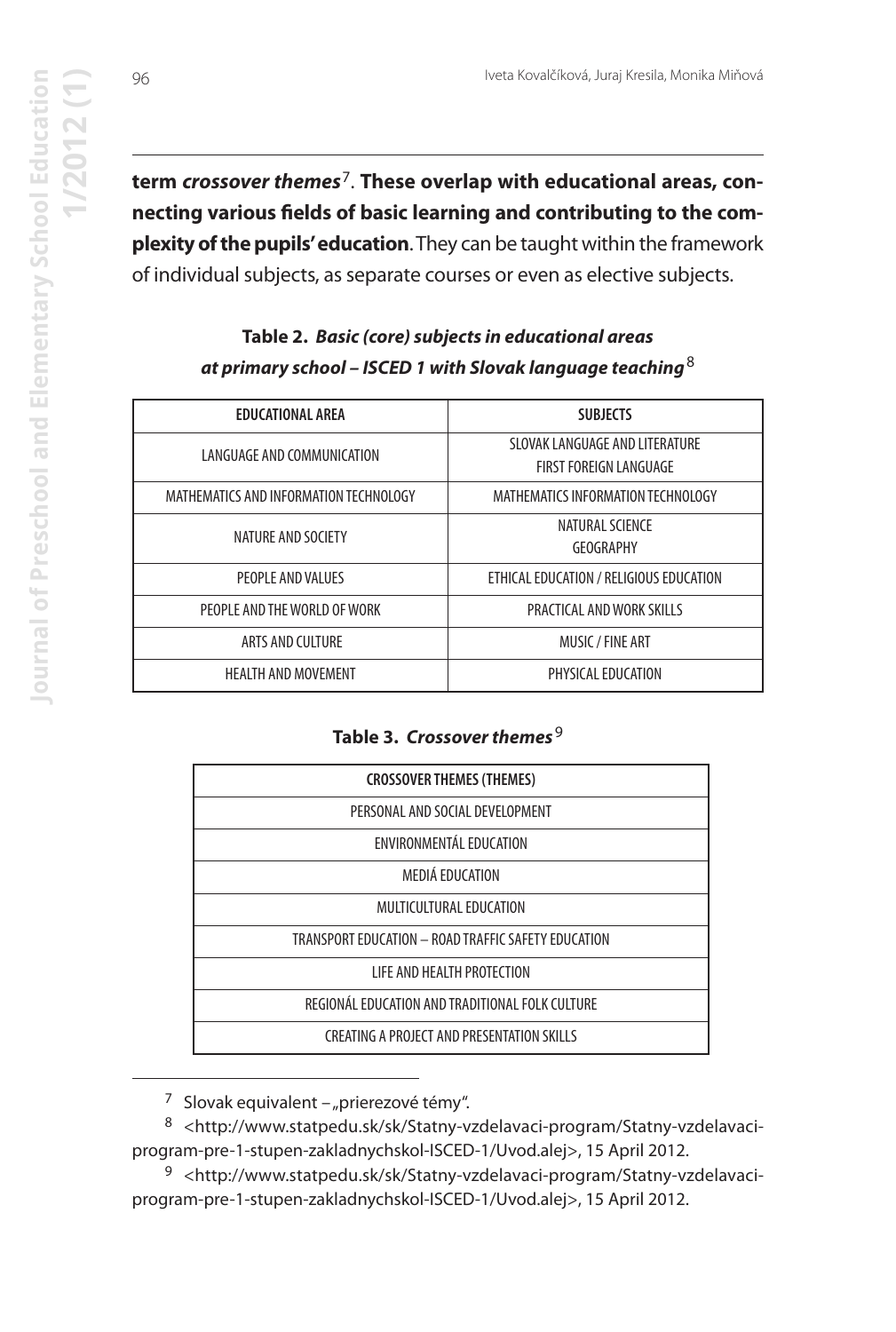The framework teaching plan is a document which sets time allocations for subjects taught. These are defined by the Schools Act for the whole level of education; dividing the time allocations across the different years is the task of the school, as is dividing the subject matter according to year, though the average age is taken into consideration. The content of education is based on education standards. The original framework teaching plans of 2008 have been replaced by a new framework of teaching plans that have been in force since 1 September 2011.

The education standard for ISCED 1 is made of two parts: a content standard and an attainment standard. The content part of the education standard determines the minimum content of education, its main purpose being to unify, coordinate or guarantee the compatibility of minimum educational content at all schools. The content part is made up of subject matter which can be learnt and understood by all pupils. This subject matter is divided into four categories: factual knowledge – the basic element of knowing; information pupils must know if they are to be familiar with a certain discipline; conceptual knowledge – knowing the mutual relationships between facts learnt and understood; procedural knowledge – how to make or do something, methods of testing; metacognitive knowledge – cognition and thinking in general. The attainment part of the education standard is a set of tasks to be performed that will determine the level at which the pupil can master or attain the minimum (basic) subect matter which is taught  $10$ .

Problems of primary education in Slovakia. Questions related to the development of primary education in Slovakia during this period of transformation are analysed in the following sources: Kosová, Porubský (2011a, 2011b); Zimenová, Havrilová (2011). Kosová, Porubský (2011a) stress the fact that from the beginning, the transformation of primary educations has been accompanied by certain restrictions, many of which have their roots in political decisions that were made earlier.

<sup>10</sup> Ibid.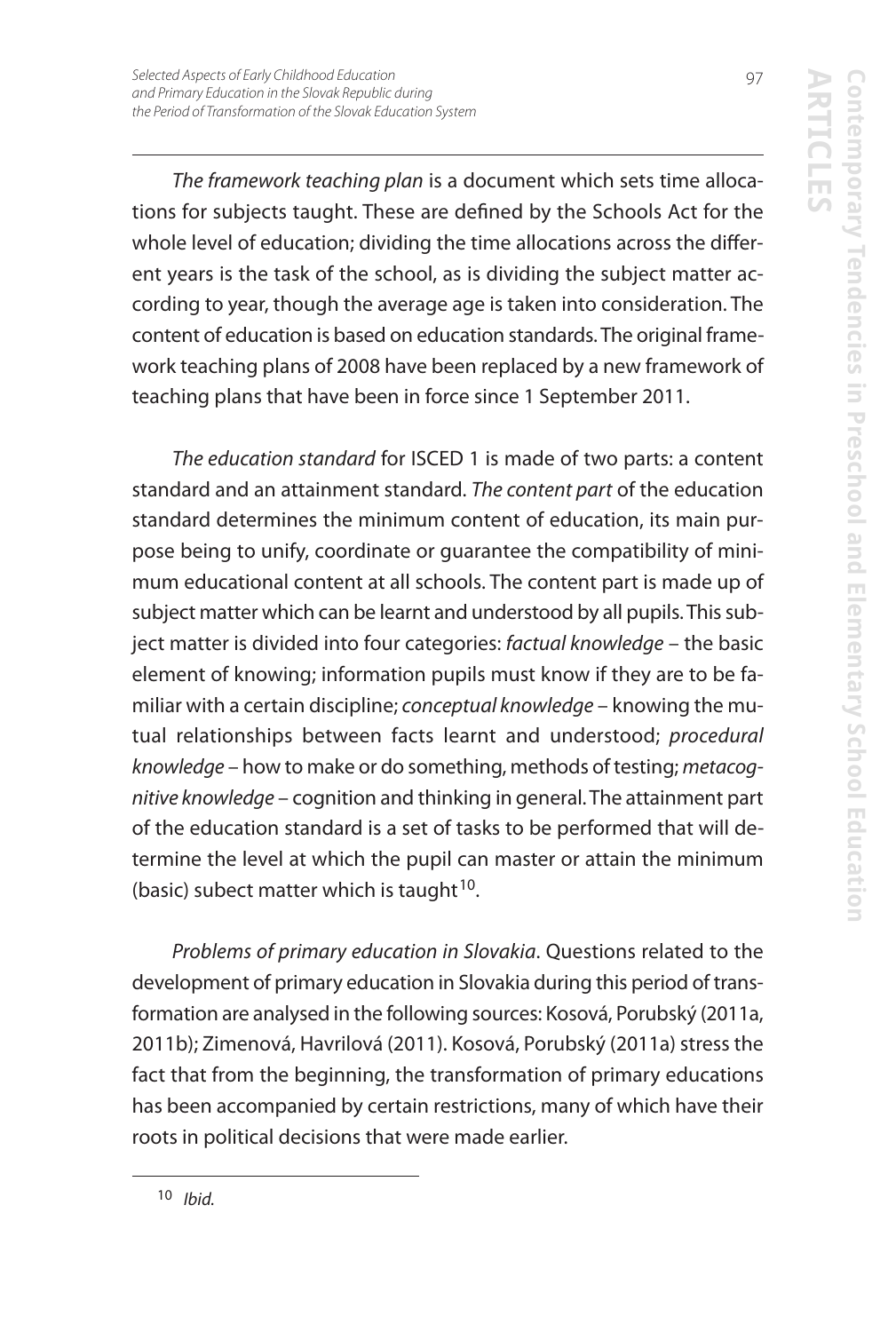A) The structure and organization of education. In the mid 1990s, primary education was extended from eight years to nine years. Despite objections from pedagogic experts and psychologists, an extra year was added to the lower secondary level to create a final ninth year. Slovakia is thus one of only a few countries with a lower secondary stage of education that is longer than its primary stage. The length of primary education in Slovakia (4 years) is not ideal; the transition from the 4th to the 5th year is, according to teachers at both levels, a problematic one with the 5th year being especially demanding for pupils. The first level remained a four-year period despite the fact that the introduction of a fiveyear primary level was contained in the government and parliament's approved national educational programme of 2001.

B) Curriculum. Curricular politics at the first level of primary school remained essentially unchanged up until the Schools Act of 2008, and was managed by central teaching plans and syllabi with a mandatory number of lessons taught per week. From 2003 there were five ministry approved curricular variants for the first level (the basic curriculum, one with extra natural sciences, two with additional foreign language teaching and one with IT) and 16 for schools with pupils from national minorities. In Slovakia there were a small number of alternative schools approved after a long experimental period of testing …"The unclear situation indicated the inappropriacy of central decisions about curricula being made for every class and school and also showed that the time was right to introduce a compulsory state curriculum alongside an elective school one" (Kosová, Porubský, 2011a, p. 41). The new Schools Act of 2008 introduced for the the first level of school two types of state education programme: one for schools which taught in the Slovak language and one for schools which taught in national minority languages. The teaching syllabi of all subjects were gradually upgraded from 1993 to 2007, together with the education standards for individual subjects, which was first implemented in 1999. The standards mainly mirrored the syllabus content, though a few also described the abilities and skills which pupils had to achieve. They were, however, criticized for being 'maximalistic', as

**1/2012 (1)**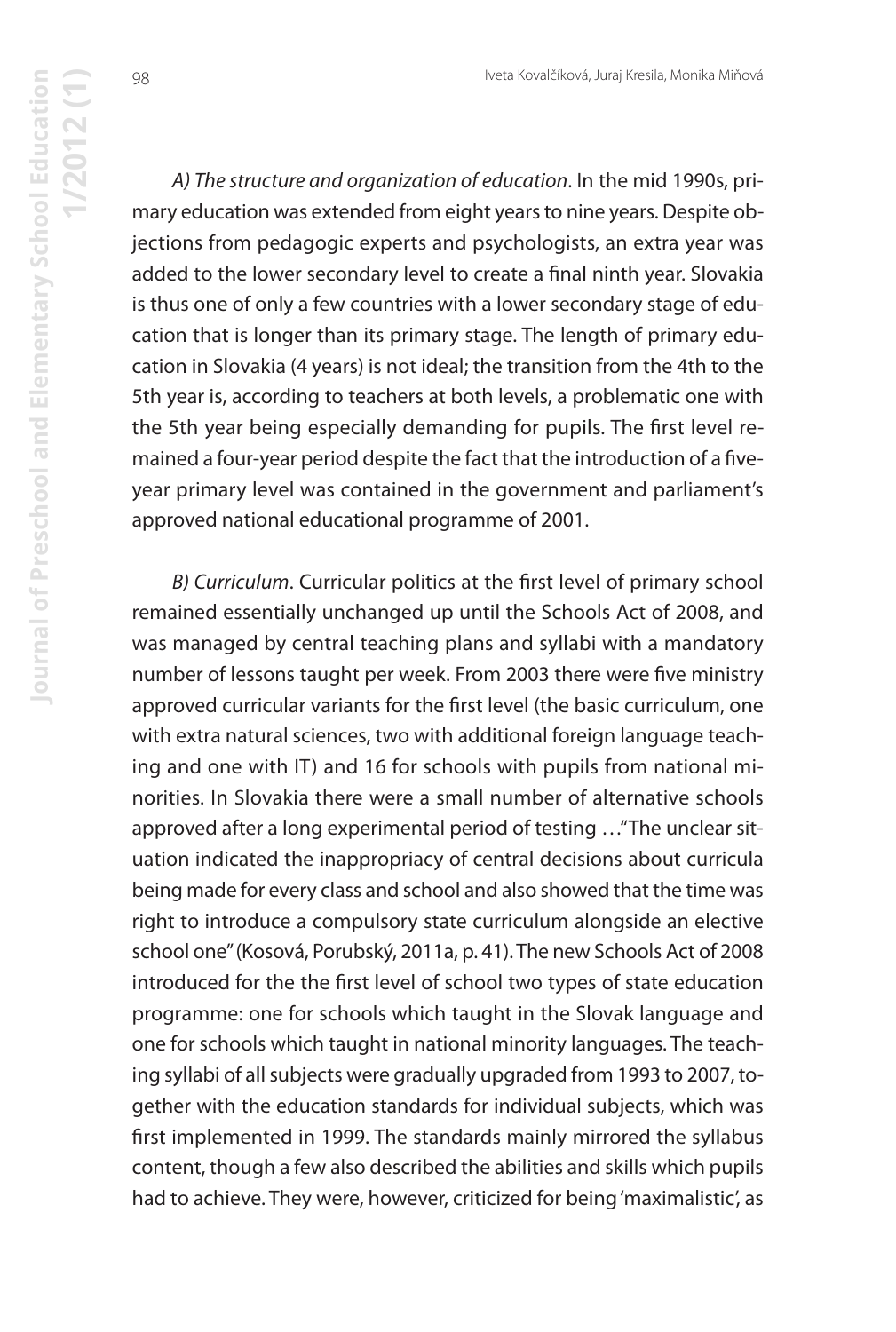they were overloaded with detail, memory orientated, isolated and limiting in terms of the integration of subject, and tending to ignore the development of competences (see Kosová, Porubský, 2011a).

C) Aims of primary education. The main programme aims of primary education (currently formulated in the state education programme) are the development of key faculties in pupils. The European reference framework of key competences has influenced the selection of these, and has been elaborated in response to the values and needs of our school system. The key competences have a cross-subject character and overlap with one another. A pupil completing primary education should have acquired the following key competences:

- **•** social communication competence,
- **•** the competence to apply basic mathematical thinking and basic cognitive skills in the area of science and technology,
- **•** competence in IT and communications technology,
- **•** the competence to learn,
- **•** the competence to solve problems,
- **•** personal, social and civil competences,
- **•** the competence to perceive and understand culture and express oneself using cultural language.<sup>11</sup>

Hauser (2008, p. 7–9 ) states, however, that although the Slovak educational framework for primary schools clearly describes the profile of a primary school leaver, it is not clear whether the set of competences laid out is intended to be the standard and mandatory minimum for pupils or merely a guideline. Given the tradition here of seeing a class as a relatively homogeneous group of individuals, it is clear that together with the use of predominantly frontal methods of teaching, issues of differentiation and an individual approach to pupils need to be further

<sup>11</sup> <http://www.statpedu.sk/sk/Statny-vzdelavaci-program/Statny-vzdelavaciprogram-pre-1-stupen-zakladnychskol-ISCED-1/Uvod.alej>, 15 April 2012.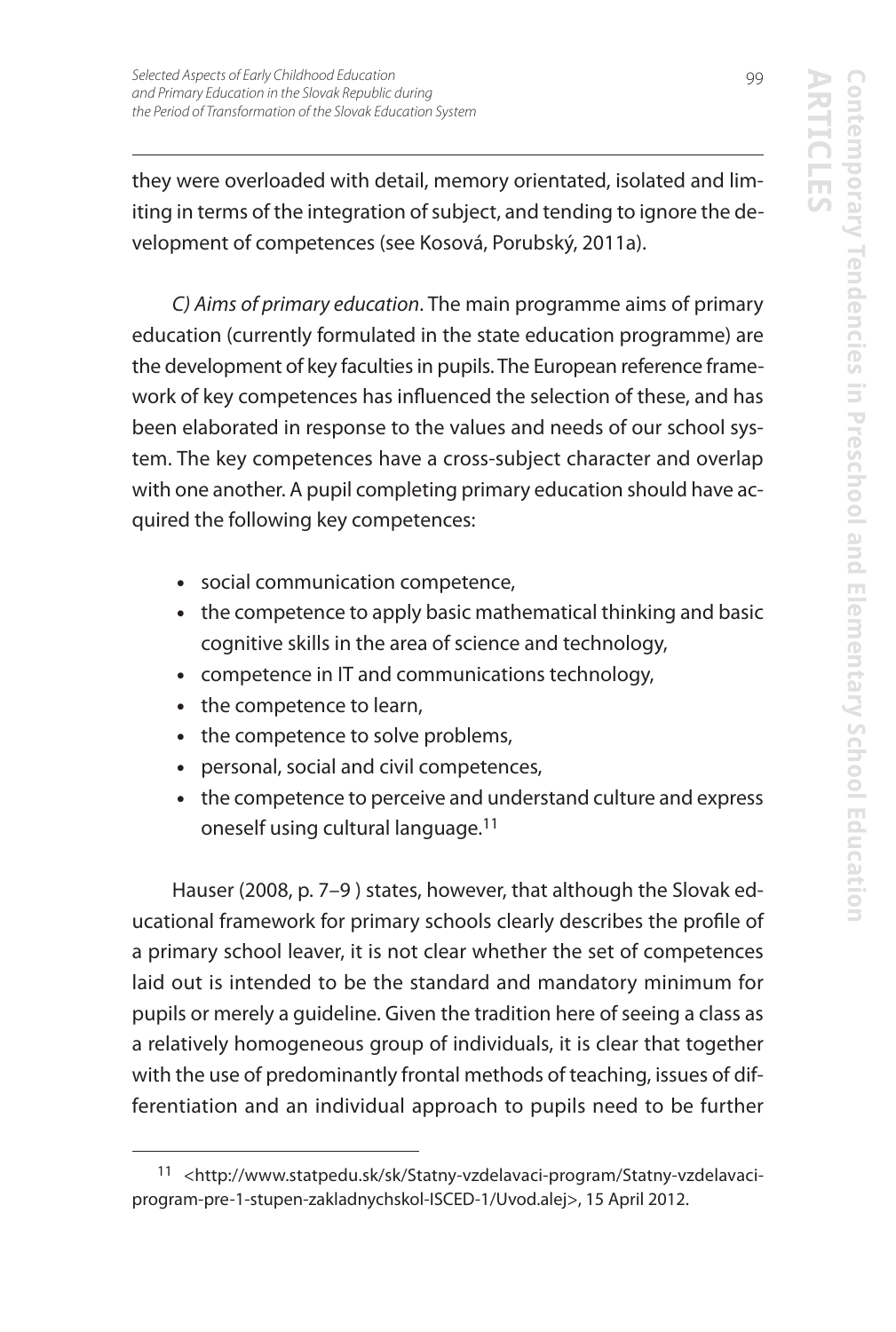addressed in Slovak education. The monolithically formulated curricular requirements may become a barrier to achieving realistic educational goals with weaker pupils or those with learning difficulties.

After passing of the new Schools Act, we consider the most important issue in primary education to be the development of the curriculum on two levels. It is necessary at the state education level to initiate change in the existing approach to pupil assessment; it will then be necessary to upgrade education standards by specifying the exact descriptors for the levels of pupil outputs. At the school level, it will be necessary to devote attention into developing the professional competences of teachers in order to ensure that they are able to fulfil the demands of the new law and plan their teaching programmes accordingly. This can only be done, however, by changing the conception of a teacher's professional preparation and by offering retraining courses to in-service teachers.

#### **Conclusion**

This article outlines the processes and effects of school reform and the curricular transformation in Slovakia in the context of the post-1989 social and economic changes, and describes the basic problems of moving away from a centrally managed schools model that has been in existence for several decades, to one which is partially decentralized. We do not in general paint an idealized picture of school reform, which includes the areas of early childhood and primary education, but instead show how it has been a process of trial and error influenced by a lack of experience of systematic and complex education reform in the Slovak context. As Swing, Schriever and Orivel state (2000), abolition of a uniform school system and a centralized educational administrative structure are the most visible aspects of the transformation of the school system in the former socialist countries. Marxist theory is rooted in the ideal of a socially homogenized society which is centrally managed by the state, a uniform school system being seen as an essential tool in maintaining this degree of homogeneity. Within the processes of the current educa-

**Journal of Preschool and Elementary School Education**

Journal of Preschool and Elementary School Education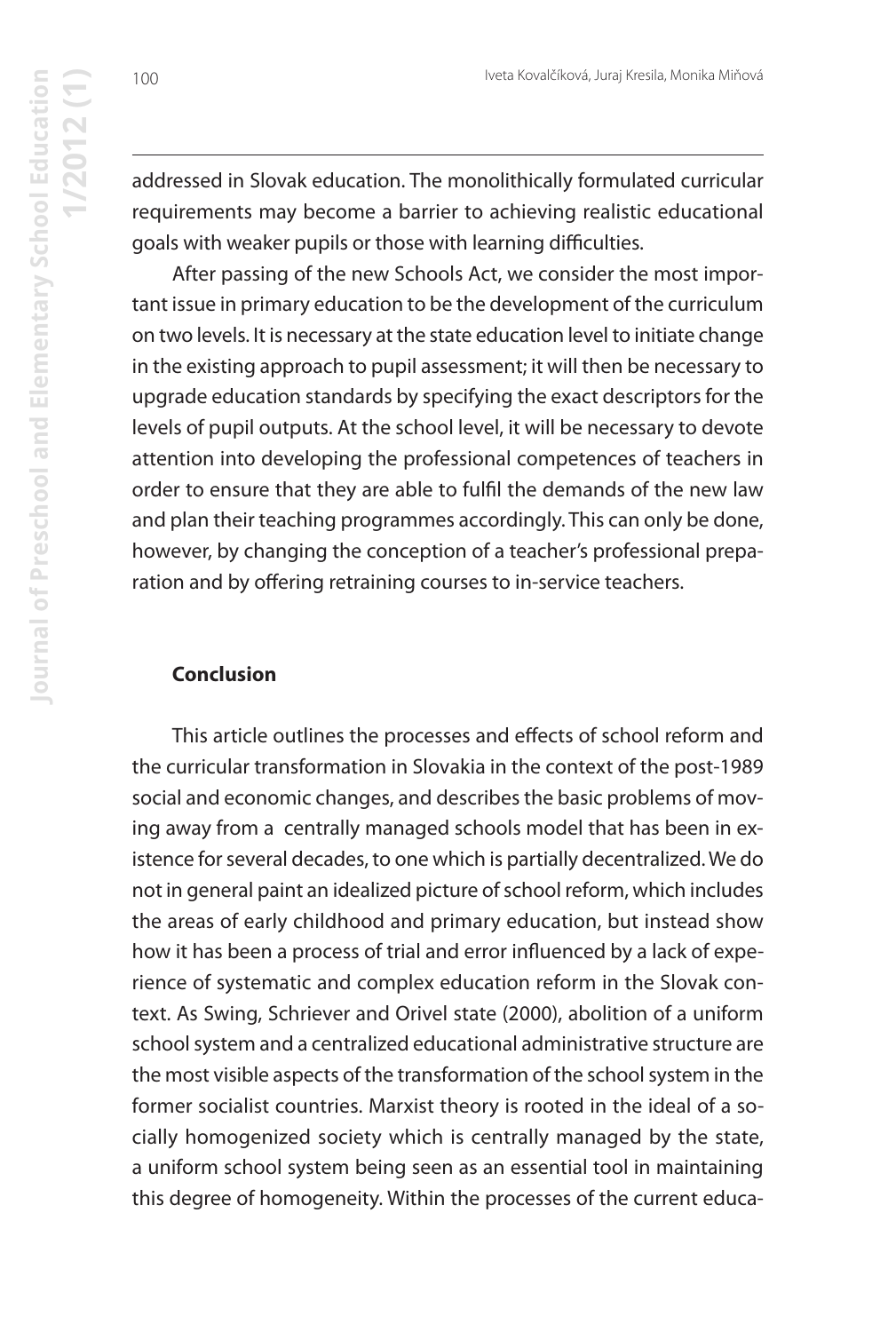**ARTICLES Contemporary Tendencies in Preschool and Elementary School Education** ontemporary Tendencies in Preschool and Elementary School Education

tion reforms in the post-socialist countries, the principle of uniformity is being replaced by one of plurality and differentiation. As Zimenová and Havrilová emphasize (2011), the effectiveness of a two-tier model for projecting the general content of education, with the basic education framework being defined on the state level (state education programmes) and their specific form and application at the school level (as school education programmes) depends above all on a division of responsibility across both tiers. According to these authors, an ideal division of competences between the state and schools has not been achieved at the regional level; they also criticize the state education programme for making the basic subject matter too binding. The number of compulsory subjects and the time allocations for them have led to in-service teachers to complain about the lack of time, and about how it limites their autonomy in the education process. Another problem is the fact that teachers lack the basic support mechanisms which would make the process of curricular transformation easier for them. "In the school system there is an absence of inspiring new didactic models, of new teaching materials and textbooks reacting to the new requirements, of good quality methodical help and programmes of further education, as well as of material and financial provision fufilling the real needs of schools during the different phases of the transformation process. […] Both the time scale for implementing the reform and the easily misinterpreted automony of the schools were reflected in the unreasonable demands being placed upon teachers. The space between the state education programme and the school programmes should have been bridged with adequate support for teachers; instead, however, a vacuum has built up creating an illusion of freedom for schools" (Zimenová, Havrilová, 2011, p. 10).

Despite the fact that the focus of this article has been on connections between the development of early childhood and primary education in Slovakia, it has not been possible to avoid some chronological analysis of general reform trends. Early childhood and primary education have been affected by all aspects of the reform processes in Slovakia. This has made it impossible to isolate one filter of the transformation period that has operated as a determinant of the current state of ISCED 0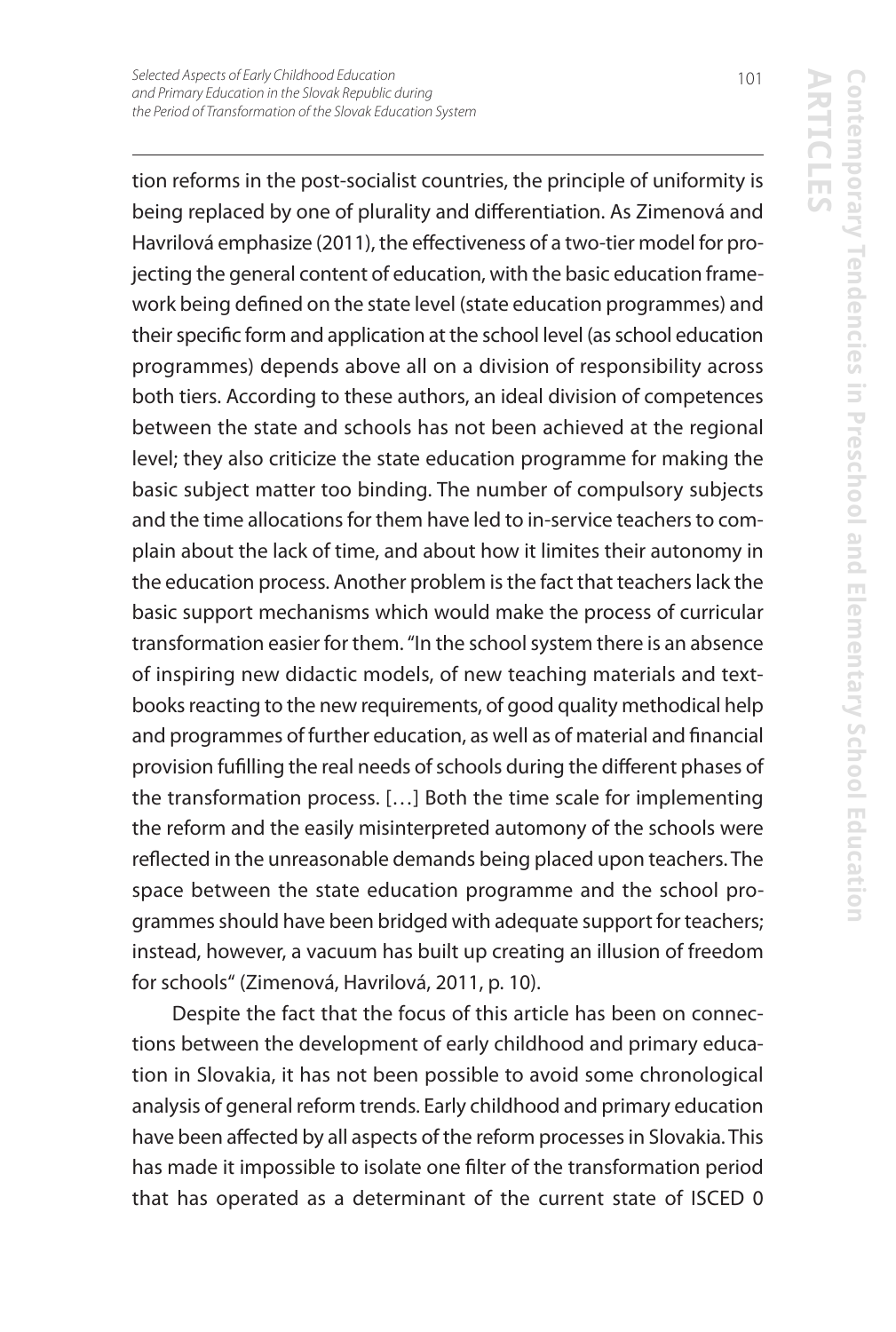and ISCED 1 in SR. In the early phases of the post-communist transformation we were witnesses to a certain pendulum effect, i.e. automatic negation of the previous regime without fully conceived approaches leading to systematic change. Early childhood and primary education have not been spared these somewhat improvised efforts of reform, leading to a decline in institutionalized early childhood ducation and the closure of nursery schools as well as to more positive trends in the search for and demonstration of new pedagogic thinking in enthusiastic teachers. 'Mini-reform' has been carried out at the classroom level, though the teacher-reformer has often been misunderstood by their own colleagues as well as by the school headteacher. Nearly 20 years elapsed before the passing of the new Schools Act created space for teachers to devise their own methods; but this came at a time when once-enthusiastic teachers were approaching the age of retirement. New teachers today are not so marked by the post-revolutionary enthusiasm for change as their older colleagues once were, and a large number of teachers have burnt-out at the peak of their careers or surrendered during the endless battle with the ever-changing reform proposals, proposals which, alas, have never really taught the teachers how such changes can be successfully implemented.

Undoubtedly both Slovak early childhood and primary education bear the signs of reform, typically in the form of 'wanting and feeling the need to change'. Sufficient space remains, however, for upgrading and improving the quality of education in schools, the outlines for which have been indicated in this article.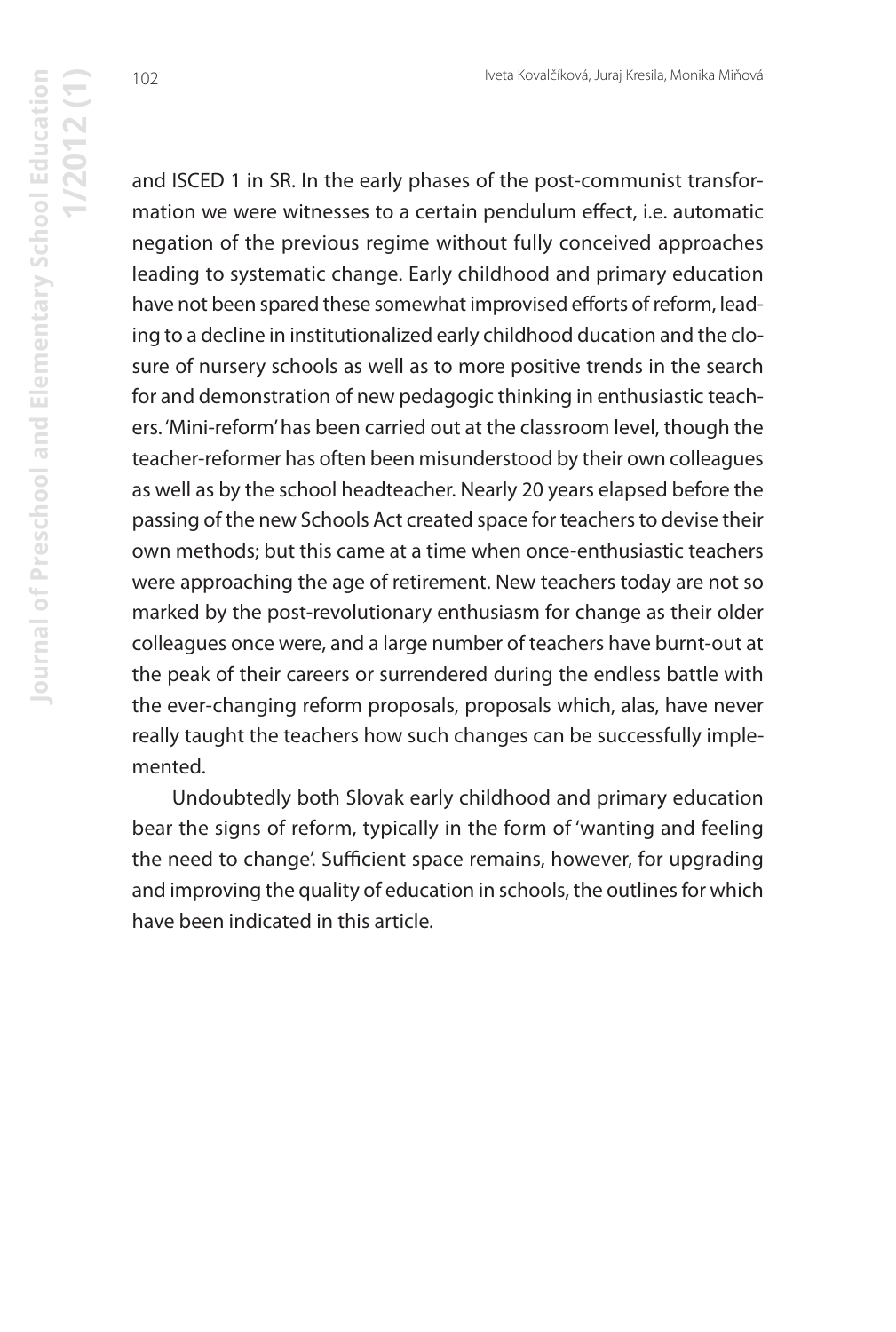#### **Bibliography:**

Bennis W.G., Benne K.D., Chin R., The Planning of Change. (4th ed), New York 1985.

- Európska komisia, Výbor pre vzdelanie a kultúru, Správa o kvalite školského vzdelávania v Európe, Prel. Eva Schwartzová, Prešov: Metodicko-pedagogické centrum, 2002.
- Eurybase Slovenská Republika (2007/08) [online] Eurydice. The Information Database on Education Systems in Europe. European Commission, Directorate-General for Education and Culture. Aktualizácia 2009-06-11 [cited 2009-06-28]. Available at <http://eacea.ec.europa.eu/ressources/eurydice/ eurybase/pdf/section/SK\_SK\_C2.pdf>.
- Hauser J., Štátny vzdelávací program pre 1. stupeň základnej školy v Slovenskej republike : ISCED 1- Primárne vzdelávanie. [online] Štátny pedagogický ústav. [cited 2009-06-28] Available at <http://www2.statpedu.sk/buxus/docs/ku rikularna\_transformacia/isced1\_jun30.pdf>.
- Konštantín : Národný program výchovy a vzdelávania (druhá etapa) [online] Ministerstvo školstva a vedy Slovenskej republiky: (1994) [cited 2009-06-28] Available at <http://noveskolstvo.sk/article.php?80>.
- Kosová B., Porubský Št. (2011a), Profesia učiteľa v teoretickom a legislatívnom rámci, in: Kasáčová B. et al., Učiteľ preprimárneho a primárneho vzdelávania. Banská Bystrica 2011.
- Kosová B., Porubský Št. (2011b), Slovenská cesta transformácie edukačného systému po roku 1989 na príklade primárneho vzdelávania a prípravy jeho učiteľov, in: "Pedagogická orientace", Roč. 21, č. 1, p. 35–50.
- MILÉNIUM : Koncepcia rozvoja výchovy a vzdelávania v Slovenskej republike na najbližších 15–20 rokov [online] [cited 2009-06-28] Available at <http://www.mo dernaskola.sk/directories/file-upload/unoviny/Reforma-skolstva/Koncep cie/MILENIUM.pdf>.

Průcha J., Moderní pedagogika. Praha 1997

- Pupala B., Ideologické podhubie vo vnímaní výchovy a školy: bojíme sa konzervativizmu?in: "Pedagogické rozhľady", Roč. 15, č. 1, p. 1–4, Banská Bystrica 2006.
- Správa o plnení dokumentu Ďalší rozvoj Československej výchovno-vzdelávacej sústavy výsledky, problémy na jednotlivých druhoch a stupňoch škôl a školských zariadení. (1983) [online] Slovenská národná rada, in: Společná česko-slovenská